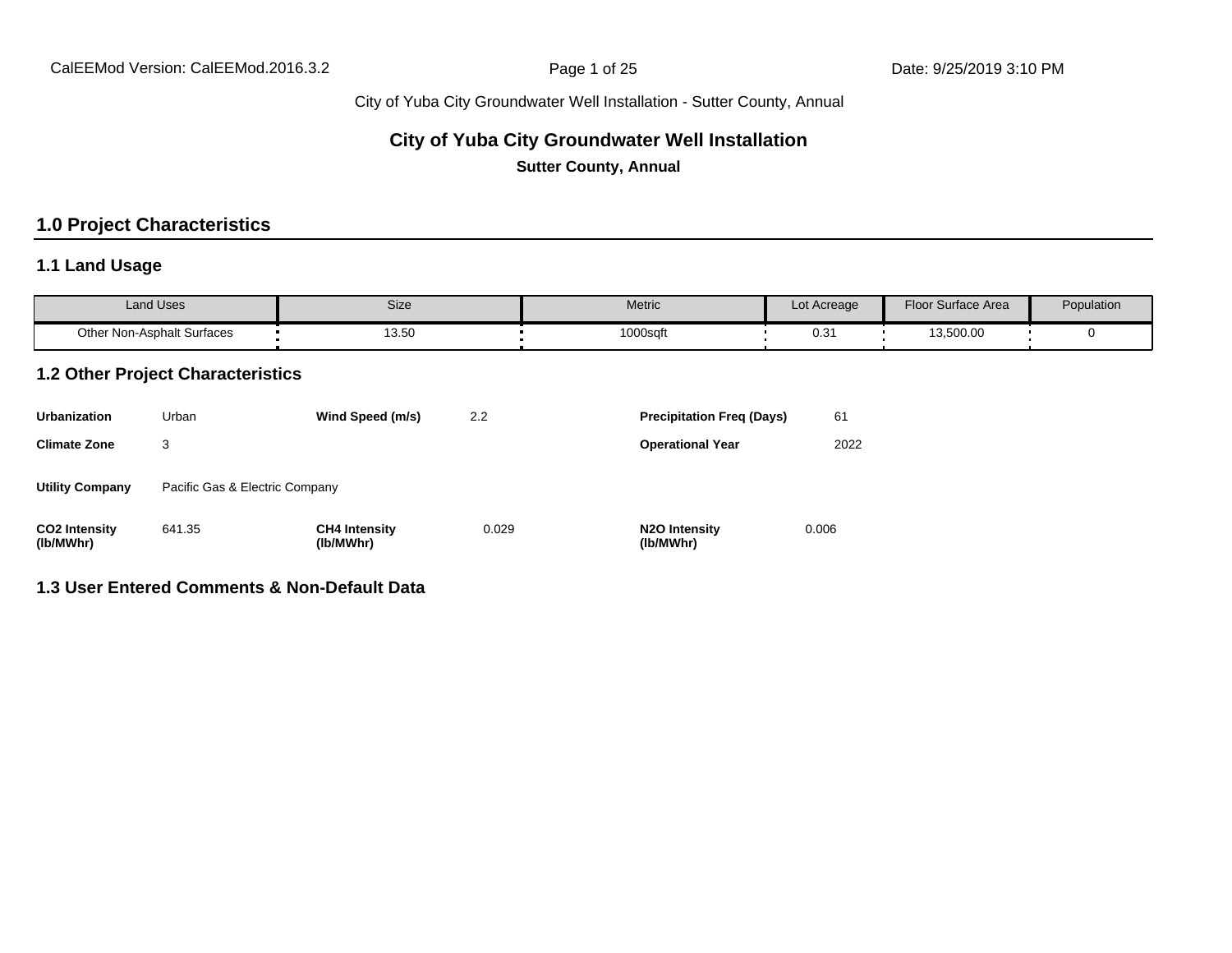CalEEMod Version: CalEEMod.2016.3.2 **Page 2 of 25** Page 2 of 25 Date: 9/25/2019 3:10 PM

#### City of Yuba City Groundwater Well Installation - Sutter County, Annual

Project Characteristics -

Land Use -

Construction Phase - Site preparation includes drilling well

Off-road Equipment - Assumption: Grading = Drilling the well

Off-road Equipment -

Demolition -

Grading - Grading = removing dirt from well hole

Construction Off-road Equipment Mitigation -

Stationary Sources - Emergency Generators and Fire Pumps -

Stationary Sources - User Defined -

Off-road Equipment - Drilling will take place during 10 days of site preparation

Trips and VMT - Assumed no more that two vendor trips per day for the project duration.

| <b>Table Name</b>    | <b>Column Name</b>   | Default Value | New Value              |
|----------------------|----------------------|---------------|------------------------|
| tblConstructionPhase | NumDays              | 10.00         | 5.00                   |
| tblConstructionPhase | NumDays              | 2.00          | 80.00                  |
| tblConstructionPhase | NumDays              | 5.00          | 55.00                  |
| tblConstructionPhase | NumDays              | 1.00          | 10.00                  |
| tblGrading           | AcresOfGrading       | 0.00          | 0.31                   |
| tblGrading           | AcresOfGrading       | 5.00          | 0.31                   |
| tblOffRoadEquipment  | OffRoadEquipmentType |               | <b>Bore/Drill Rigs</b> |
| tblTripsAndVMT       | VendorTripNumber     | 0.00          | 2.00                   |
| tblTripsAndVMT       | VendorTripNumber     | 0.00          | 2.00                   |
| tblTripsAndVMT       | VendorTripNumber     | 0.00          | 2.00                   |
| tblTripsAndVMT       | VendorTripNumber     | 0.00          | 2.00                   |

## **2.0 Emissions Summary**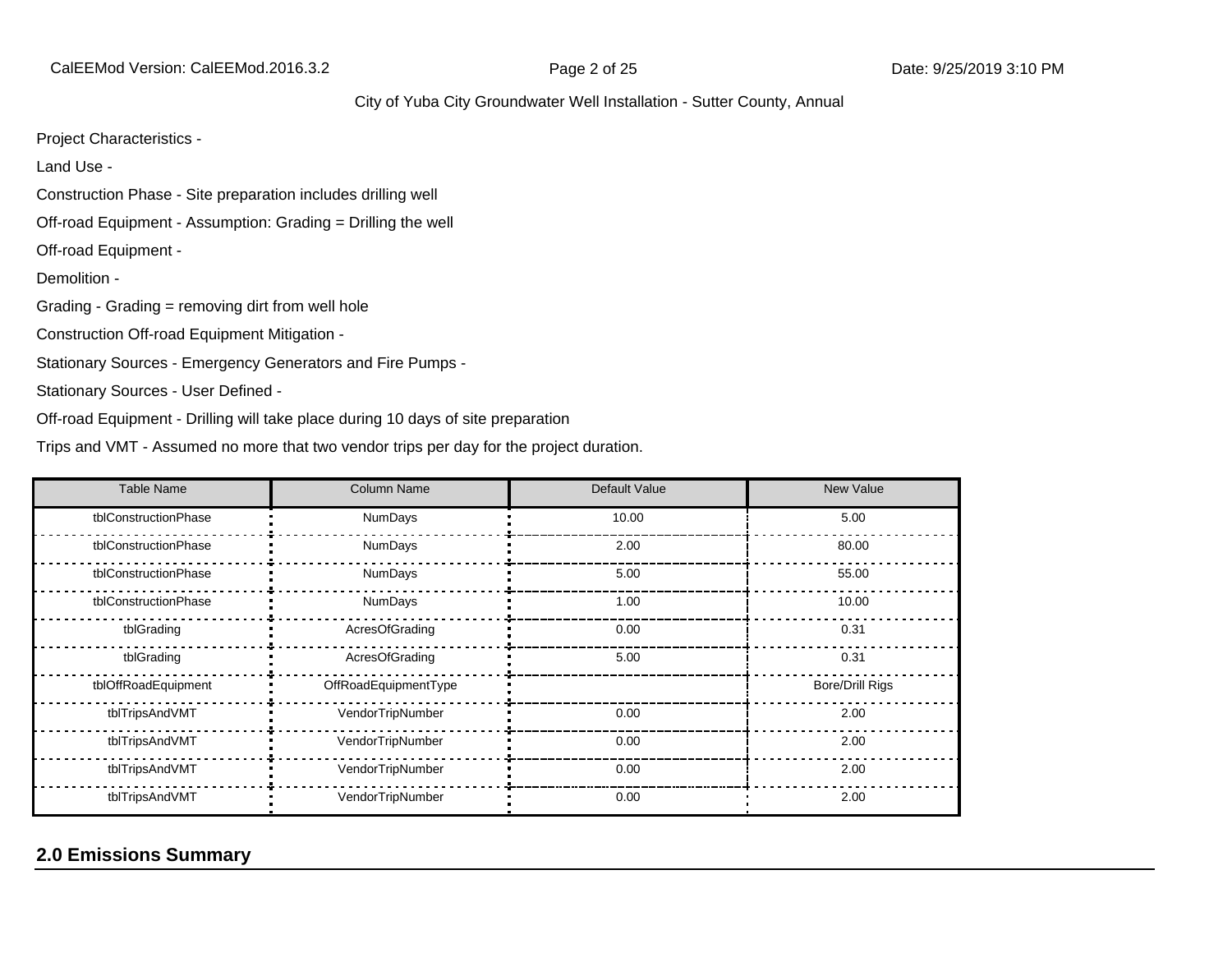#### **2.1 Overall Construction**

## **Unmitigated Construction**

|                | <b>ROG</b>            | <b>NO<sub>x</sub></b> | CO     | SO <sub>2</sub> | Fugitive<br><b>PM10</b> | Exhaust<br><b>PM10</b> | <b>PM10</b><br>Total | Fugitive<br><b>PM2.5</b> | Exhaust<br>PM2.5 | PM2.5 Total Bio- CO2 NBio- CO2 Total CO2 |        |         |         | CH <sub>4</sub> | <b>N2O</b> | CO <sub>2e</sub> |
|----------------|-----------------------|-----------------------|--------|-----------------|-------------------------|------------------------|----------------------|--------------------------|------------------|------------------------------------------|--------|---------|---------|-----------------|------------|------------------|
| Year           |                       |                       |        |                 |                         | tons/yr                |                      |                          |                  |                                          |        |         | MT/yr   |                 |            |                  |
| 2021           | $\blacksquare$ 0.0619 | 0.5666                | 0.5744 | 1.0300e-<br>003 | 0.0390                  | 0.0291                 | 0.0681               | 0.0189                   | 0.0274           | 0.0463                                   | 0.0000 | 88.6904 | 88.6904 | 0.0190          | 0.0000     | 89.1656          |
| <b>Maximum</b> | 0.0619                | 0.5666                | 0.5744 | 1.0300e-<br>003 | 0.0390                  | 0.0291                 | 0.0681               | 0.0189                   | 0.0274           | 0.0463                                   | 0.0000 | 88.6904 | 88.6904 | 0.0190          | 0.0000     | 89.1656          |

#### **Mitigated Construction**

|                | <b>ROG</b>                 | <b>NO<sub>x</sub></b> | CO     | SO <sub>2</sub> | Fugitive<br><b>PM10</b> | Exhaust<br><b>PM10</b> | <b>PM10</b><br>Total | Fugitive<br><b>PM2.5</b> | Exhaust<br>PM2.5 | <b>PM2.5 Total</b> Bio- CO2 NBio- CO2 Total CO2 |        |         |         | CH <sub>4</sub> | <b>N2O</b> | CO <sub>2e</sub> |
|----------------|----------------------------|-----------------------|--------|-----------------|-------------------------|------------------------|----------------------|--------------------------|------------------|-------------------------------------------------|--------|---------|---------|-----------------|------------|------------------|
| Year           |                            |                       |        |                 |                         | tons/yr                |                      |                          |                  |                                                 |        |         | MT/yr   |                 |            |                  |
| 2021           | 0.0619<br>$\bullet\bullet$ | 0.5666                | 0.5744 | .0300e-<br>003  | 0.0390                  | 0.0291                 | 0.0681               | 0.0189                   | 0.0274           | 0.0463                                          | 0.0000 | 88.6903 | 88.6903 | 0.0190          | 0.0000     | 89.1655          |
| <b>Maximum</b> | 0.0619                     | 0.5666                | 0.5744 | 1.0300e-<br>003 | 0.0390                  | 0.0291                 | 0.0681               | 0.0189                   | 0.0274           | 0.0463                                          | 0.0000 | 88.6903 | 88.6903 | 0.0190          | 0.0000     | 89.1655          |

|                             | <b>ROG</b> | <b>NO<sub>x</sub></b> | CO   | <b>SO2</b> | <b>Fugitive</b><br><b>PM10</b> | <b>Exhaust</b><br><b>PM10</b> | <b>PM10</b><br><b>Total</b> | <b>Fugitive</b><br><b>PM2.5</b> | <b>Exhaust</b><br><b>PM2.5</b> | <b>PM2.5</b><br><b>Total</b> |      |      | Bio-CO2 NBio-CO2 Total CO2 | CH <sub>4</sub> | <b>N20</b> | CO <sub>2e</sub> |
|-----------------------------|------------|-----------------------|------|------------|--------------------------------|-------------------------------|-----------------------------|---------------------------------|--------------------------------|------------------------------|------|------|----------------------------|-----------------|------------|------------------|
| Percent<br><b>Reduction</b> | 0.00       | 0.00                  | 0.00 | 0.00       | 0.00                           | 0.00                          | 0.00                        | 0.00                            | 0.00                           | 0.00                         | 0.00 | 0.00 | 0.00                       | 0.00            | 0.00       | 0.00             |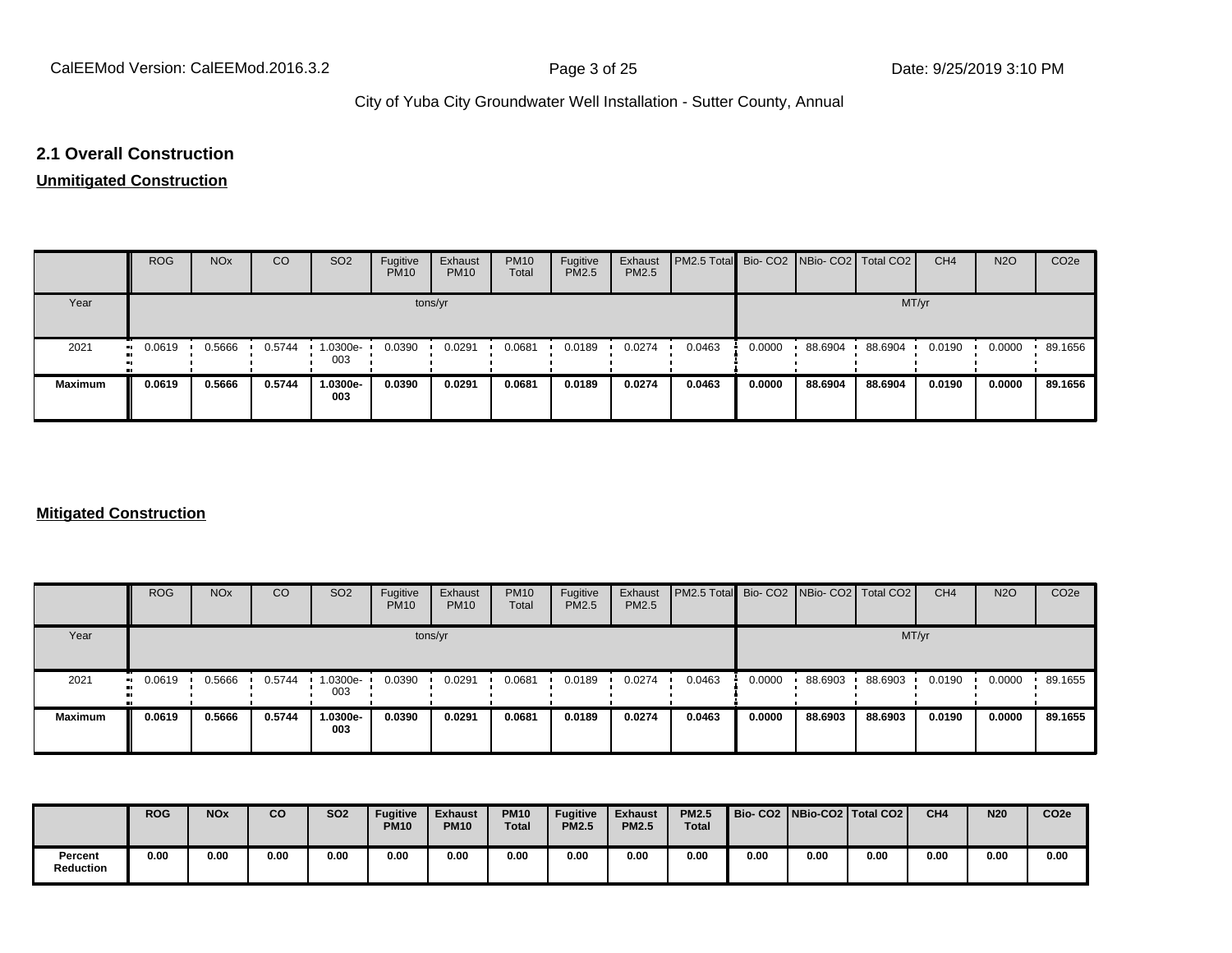| Quarter | <b>Start Date</b> | <b>End Date</b> | Maximum Unmitigated ROG + NOX (tons/quarter) | Maximum Mitigated ROG + NOX (tons/quarter) |
|---------|-------------------|-----------------|----------------------------------------------|--------------------------------------------|
|         | 6-7-2021          | $9 - 6 - 2021$  | 0.2779                                       | 0.2779                                     |
|         | 9-7-2021          | 9-30-2021       | 0.0715                                       | 0.0715                                     |
|         |                   | Highest         | 0.2779                                       | 0.2779                                     |

## **2.2 Overall Operational**

### **Unmitigated Operational**

|              | <b>ROG</b>          | <b>NO<sub>x</sub></b> | CO              | SO <sub>2</sub> | Fugitive<br><b>PM10</b> | Exhaust<br><b>PM10</b> | <b>PM10</b><br>Total | Fugitive<br>PM2.5 | Exhaust<br>PM2.5 | PM2.5 Total |        |                 | Bio- CO2   NBio- CO2   Total CO2 | CH <sub>4</sub> | <b>N2O</b> | CO <sub>2e</sub> |
|--------------|---------------------|-----------------------|-----------------|-----------------|-------------------------|------------------------|----------------------|-------------------|------------------|-------------|--------|-----------------|----------------------------------|-----------------|------------|------------------|
| Category     |                     | tons/yr               |                 |                 |                         |                        |                      |                   |                  |             |        |                 | MT/yr                            |                 |            |                  |
| Area         | 1.3500e-<br><br>003 | 0.0000                | 1.2000e-<br>004 | 0.0000          |                         | 0.0000                 | 0.0000               |                   | 0.0000           | 0.0000      | 0.0000 | 2.4000e-<br>004 | 2.4000e-<br>004                  | 0.0000          | 0.0000     | 2.6000e-<br>004  |
| Energy       | 0.0000<br>          | 0.0000                | 0.0000          | 0.0000          |                         | 0.0000                 | 0.0000               |                   | 0.0000           | 0.0000      | 0.0000 | 0.0000          | 0.0000                           | 0.0000          | 0.0000     | 0.0000           |
| Mobile       | 0.0000              | 0.0000                | 0.0000          | 0.0000          | 0.0000                  | 0.0000                 | 0.0000               | 0.0000            | 0.0000           | 0.0000      | 0.0000 | 0.0000          | 0.0000                           | 0.0000          | 0.0000     | 0.0000           |
| Waste        |                     |                       |                 |                 |                         | 0.0000                 | 0.0000               |                   | 0.0000           | 0.0000      | 0.0000 | 0.0000          | 0.0000                           | 0.0000          | 0.0000     | 0.0000           |
| Water        |                     |                       |                 |                 |                         | 0.0000                 | 0.0000               |                   | 0.0000           | 0.0000      | 0.0000 | 0.0000          | 0.0000                           | 0.0000          | 0.0000     | 0.0000           |
| <b>Total</b> | 1.3500e-<br>003     | 0.0000                | 1.2000e-<br>004 | 0.0000          | 0.0000                  | 0.0000                 | 0.0000               | 0.0000            | 0.0000           | 0.0000      | 0.0000 | 2.4000e-<br>004 | 2.4000e-<br>004                  | 0.0000          | 0.0000     | 2.6000e-<br>004  |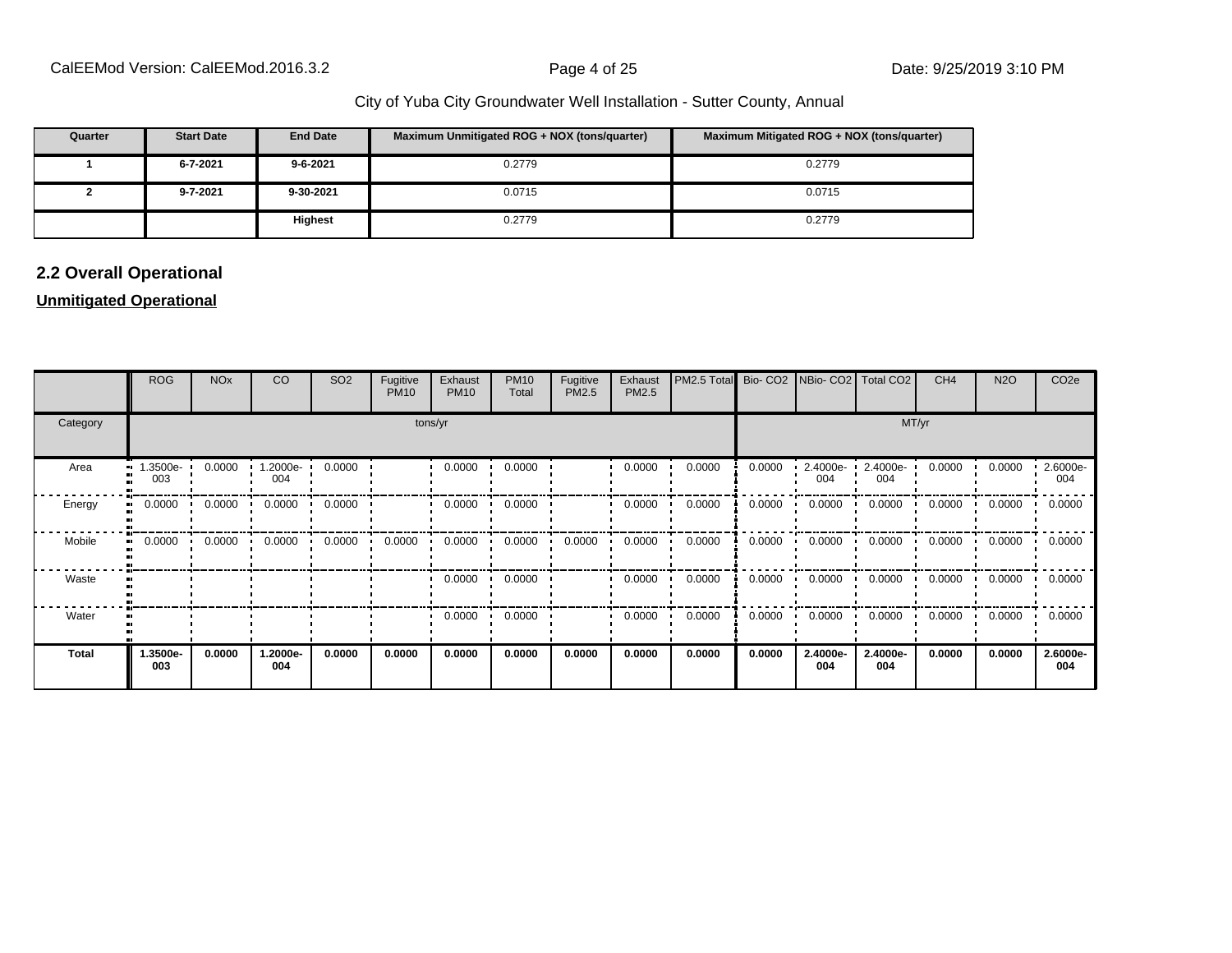#### **2.2 Overall Operational**

#### **Mitigated Operational**

|                             | <b>ROG</b>      | <b>NO<sub>x</sub></b> | CO                                              |             | SO <sub>2</sub> | Fugitive<br><b>PM10</b> |                                | Exhaust<br><b>PM10</b> | <b>PM10</b><br>Total          |                             | Fugitive<br><b>PM2.5</b>        | Exhaust<br><b>PM2.5</b> |                                | PM2.5 Total                  | Bio-CO <sub>2</sub> |                                 | NBio- CO2   Total CO2   |                 |       | CH <sub>4</sub> | <b>N2O</b>                 |            | CO <sub>2</sub> e |
|-----------------------------|-----------------|-----------------------|-------------------------------------------------|-------------|-----------------|-------------------------|--------------------------------|------------------------|-------------------------------|-----------------------------|---------------------------------|-------------------------|--------------------------------|------------------------------|---------------------|---------------------------------|-------------------------|-----------------|-------|-----------------|----------------------------|------------|-------------------|
| Category                    |                 |                       |                                                 |             |                 |                         | tons/yr                        |                        |                               |                             |                                 |                         |                                |                              |                     |                                 |                         |                 | MT/yr |                 |                            |            |                   |
| Area                        | 1.3500e-<br>003 | 0.0000                | 004                                             | $1.2000e -$ | 0.0000          |                         |                                | 0.0000                 | 0.0000                        |                             |                                 | 0.0000                  |                                | 0.0000                       | 0.0000              |                                 | $2.4000e -$<br>004      | 2.4000e-<br>004 |       | 0.0000          | 0.0000                     |            | 2.6000e-<br>004   |
| Energy                      | 0.0000          | 0.0000                | 0.0000                                          |             | 0.0000          |                         |                                | 0.0000                 | 0.0000                        |                             |                                 | 0.0000                  |                                | 0.0000                       | 0.0000              |                                 | 0.0000                  | 0.0000          |       | 0.0000          | 0.0000                     | 0.0000     |                   |
| Mobile                      | 0.0000          |                       | $0.0000$ $\blacksquare$ $0.0000$ $\blacksquare$ |             | 0.0000          | 0.0000                  |                                | 0.0000                 | 0.0000<br>$\cdot$             |                             | 0.0000                          | 0.0000                  |                                | 0.0000                       | 0.0000              |                                 | $0.0000$ $\blacksquare$ | 0.0000          |       |                 | $0.0000$ $0.0000$ $0.0000$ |            |                   |
| Waste                       |                 |                       |                                                 |             |                 |                         |                                | $0.0000$ $\cdot$       | 0.0000                        |                             |                                 | 0.0000                  |                                | 0.0000                       | 0.0000              |                                 | 0.0000                  | 0.0000          |       |                 | $0.0000$ $0.0000$ $0.0000$ |            |                   |
| Water                       |                 |                       |                                                 |             |                 |                         |                                | 0.0000                 | 0.0000                        |                             |                                 | 0.0000                  |                                | 0.0000                       | 0.0000              |                                 | 0.0000                  | 0.0000          |       | 0.0000          | 0.0000                     |            | 0.0000            |
| <b>Total</b>                | 1.3500e-<br>003 | 0.0000                | 1.2000e-<br>004                                 |             | 0.0000          | 0.0000                  |                                | 0.0000                 | 0.0000                        |                             | 0.0000                          | 0.0000                  |                                | 0.0000                       | 0.0000              |                                 | 2.4000e-<br>004         | 2.4000e-<br>004 |       | 0.0000          | 0.0000                     |            | 2.6000e-<br>004   |
|                             | <b>ROG</b>      |                       | <b>NO<sub>x</sub></b>                           | <b>CO</b>   |                 | <b>SO2</b>              | <b>Fugitive</b><br><b>PM10</b> |                        | <b>Exhaust</b><br><b>PM10</b> | <b>PM10</b><br><b>Total</b> | <b>Fugitive</b><br><b>PM2.5</b> |                         | <b>Exhaust</b><br><b>PM2.5</b> | <b>PM2.5</b><br><b>Total</b> |                     | Bio- CO2   NBio-CO2   Total CO2 |                         |                 |       | CH <sub>4</sub> |                            | <b>N20</b> | CO <sub>2e</sub>  |
| Percent<br><b>Reduction</b> | 0.00            |                       | 0.00                                            | 0.00        |                 | 0.00                    | 0.00                           |                        | 0.00                          | 0.00                        | 0.00                            |                         | 0.00                           | 0.00                         |                     | 0.00                            | 0.00                    |                 | 0.00  | 0.00            |                            | 0.00       | 0.00              |

# **3.0 Construction Detail**

**Construction Phase**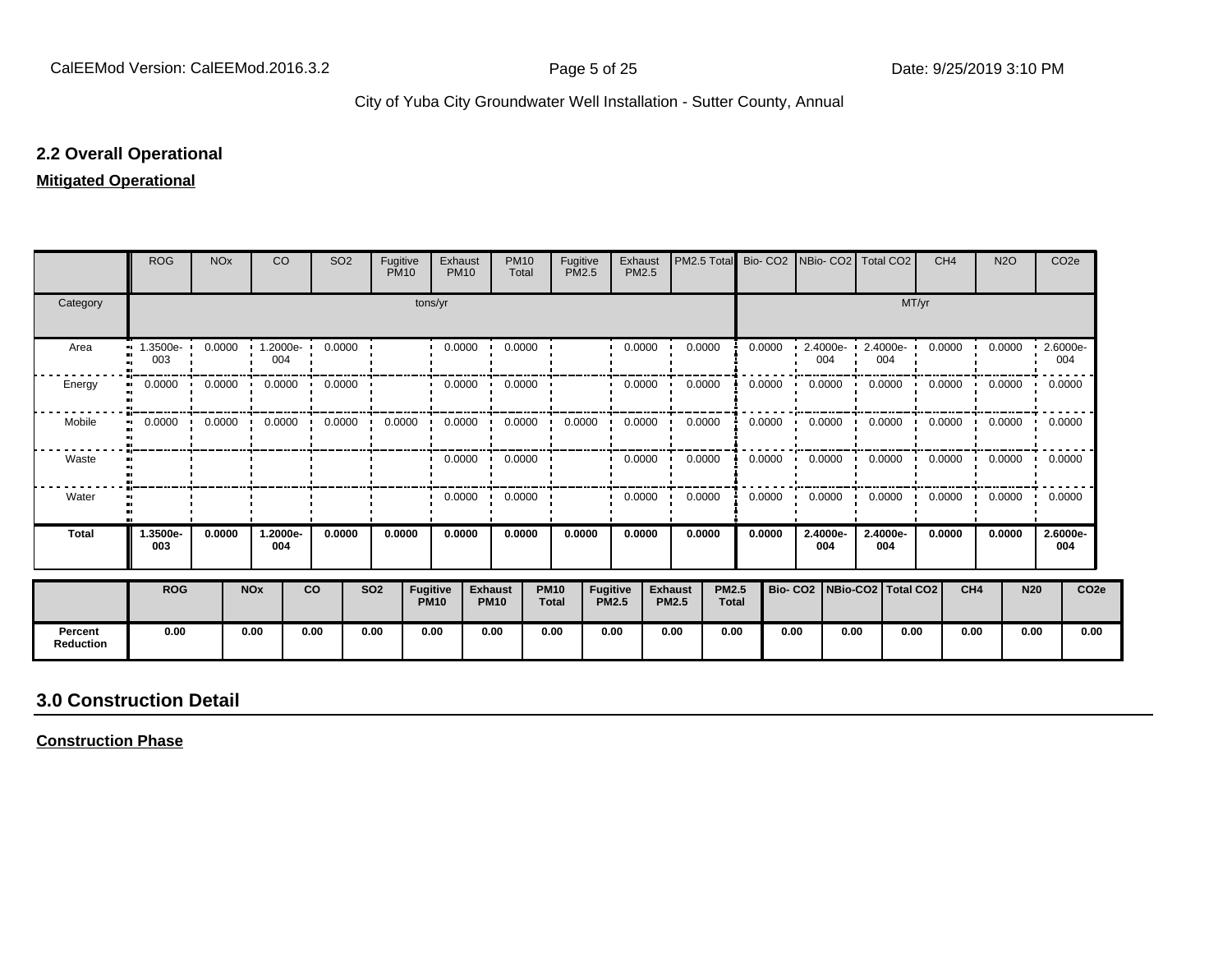CalEEMod Version: CalEEMod.2016.3.2 **Page 6 of 25** Page 6 of 25 Date: 9/25/2019 3:10 PM

#### City of Yuba City Groundwater Well Installation - Sutter County, Annual

| Phase<br><b>Number</b> | <b>Phase Name</b> | Phase Type        | <b>Start Date</b> | End Date    | Week | Num Days Num Days | <b>Phase Description</b> |
|------------------------|-------------------|-------------------|-------------------|-------------|------|-------------------|--------------------------|
|                        | •Demolition       | •Demolition       | 6/7/2021          | !6/11/2021  |      |                   |                          |
|                        | •Site Preparation | •Site Preparation | 16/14/2021        | !6/25/2021  |      | 10!               |                          |
|                        | •Grading          | •Grading          | 16/28/2021        | !10/15/2021 |      | 80                |                          |
|                        | • Paving          | • Paving          | '10/18/2021       | '12/31/2021 |      | 55 <sub>1</sub>   |                          |

**Acres of Grading (Site Preparation Phase): 0.31**

**Acres of Grading (Grading Phase): 0.31**

**Acres of Paving: 0.31**

**Residential Indoor: 0; Residential Outdoor: 0; Non-Residential Indoor: 0; Non-Residential Outdoor: 0; Striped Parking Area: 0 (Architectural Coating ±sqft)**

**OffRoad Equipment**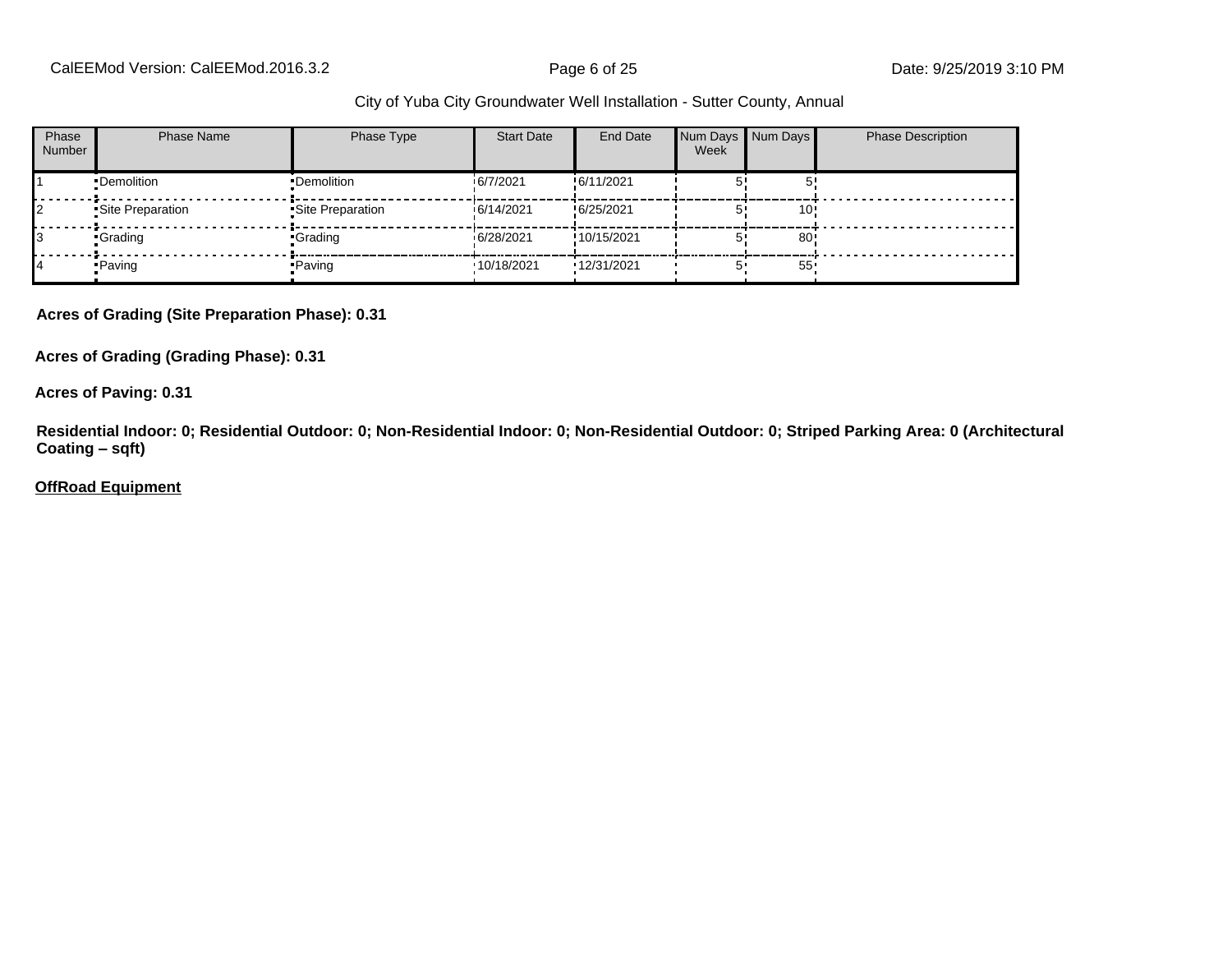|  |  | City of Yuba City Groundwater Well Installation - Sutter County, Annual |  |  |  |
|--|--|-------------------------------------------------------------------------|--|--|--|
|--|--|-------------------------------------------------------------------------|--|--|--|

| <b>Phase Name</b>       | Offroad Equipment Type    | Amount | <b>Usage Hours</b> | Horse Power     | Load Factor |
|-------------------------|---------------------------|--------|--------------------|-----------------|-------------|
| Demolition              | Concrete/Industrial Saws  |        | 8.00 <sup>1</sup>  | 81!             | 0.73        |
| Demolition              | Rubber Tired Dozers       |        | $1.00 \cdot$       | 247!            | 0.40        |
| Demolition              | Tractors/Loaders/Backhoes |        | 6.00               | 97'             | 0.37        |
| Site Preparation        | <b>Graders</b>            |        | 8.00               | 187'            | 0.41        |
| <b>Site Preparation</b> | Tractors/Loaders/Backhoes |        | $8.00 -$           | 97              | 0.37        |
| <b>Site Preparation</b> | Bore/Drill Rigs           |        | 8.00               | 221!            | 0.50        |
| Grading                 | Concrete/Industrial Saws  |        | $8.00 -$           | 81 <sup>1</sup> | 0.73        |
| Grading                 | Rubber Tired Dozers       |        | $1.00 -$           | 247:            | 0.40        |
| Grading                 | Tractors/Loaders/Backhoes |        | 6.00 <sub>1</sub>  | 97'             | 0.37        |
| Paving                  | Cement and Mortar Mixers  |        | 6.00               | 9'              | 0.56        |
| Paving                  | Pavers                    |        | $7.00 \cdot$       | 130!            | 0.42        |
| Paving                  | •Rollers                  |        | $7.00 \cdot$       | $80$ !          | 0.38        |
| Paving                  | Tractors/Loaders/Backhoes |        | 7.00:              | 97'             | 0.37        |

## **Trips and VMT**

| <b>Phase Name</b> | <b>Offroad Equipment</b><br>Count | <b>Worker Trip</b><br><b>Number</b> | Vendor Trip<br><b>Number</b> | <b>Hauling Trip</b><br><b>Number</b> | <b>Worker Trip</b><br>Length | Vendor Trip<br>Length | <b>Hauling Trip</b><br>Length | <b>Worker Vehicle</b><br>Class | Vendor         | <b>Hauling</b><br>Vehicle Class Vehicle Class |
|-------------------|-----------------------------------|-------------------------------------|------------------------------|--------------------------------------|------------------------------|-----------------------|-------------------------------|--------------------------------|----------------|-----------------------------------------------|
| <b>Demolition</b> |                                   | 10.00                               | 2.00                         | $0.00 \cdot$                         | 10.80i                       | 7.30!                 |                               | 20.00 LD Mix                   | <b>HDT Mix</b> | !HHDT                                         |
| Site Preparation  |                                   | $8.00 -$                            | 2.00                         | $0.00 \cdot$                         | 10.80i                       | 7.30!                 |                               | 20.00 LD Mix                   | <b>HDT Mix</b> | !HHDT                                         |
| Grading           |                                   | 10.00 <sub>1</sub>                  | 2.00                         | $0.00 \cdot$                         | 10.80                        | 7.30!                 |                               | 20.00 LD Mix                   | <b>HDT Mix</b> | !HHDT                                         |
| Paving            |                                   | $18.00 -$                           | $2.00 -$                     | $0.00 \cdot$                         | $10.80 -$                    | $7.30 \cdot$          |                               | 20.00 LD Mix                   | <b>HDT Mix</b> | <b>HHDT</b>                                   |

## **3.1 Mitigation Measures Construction**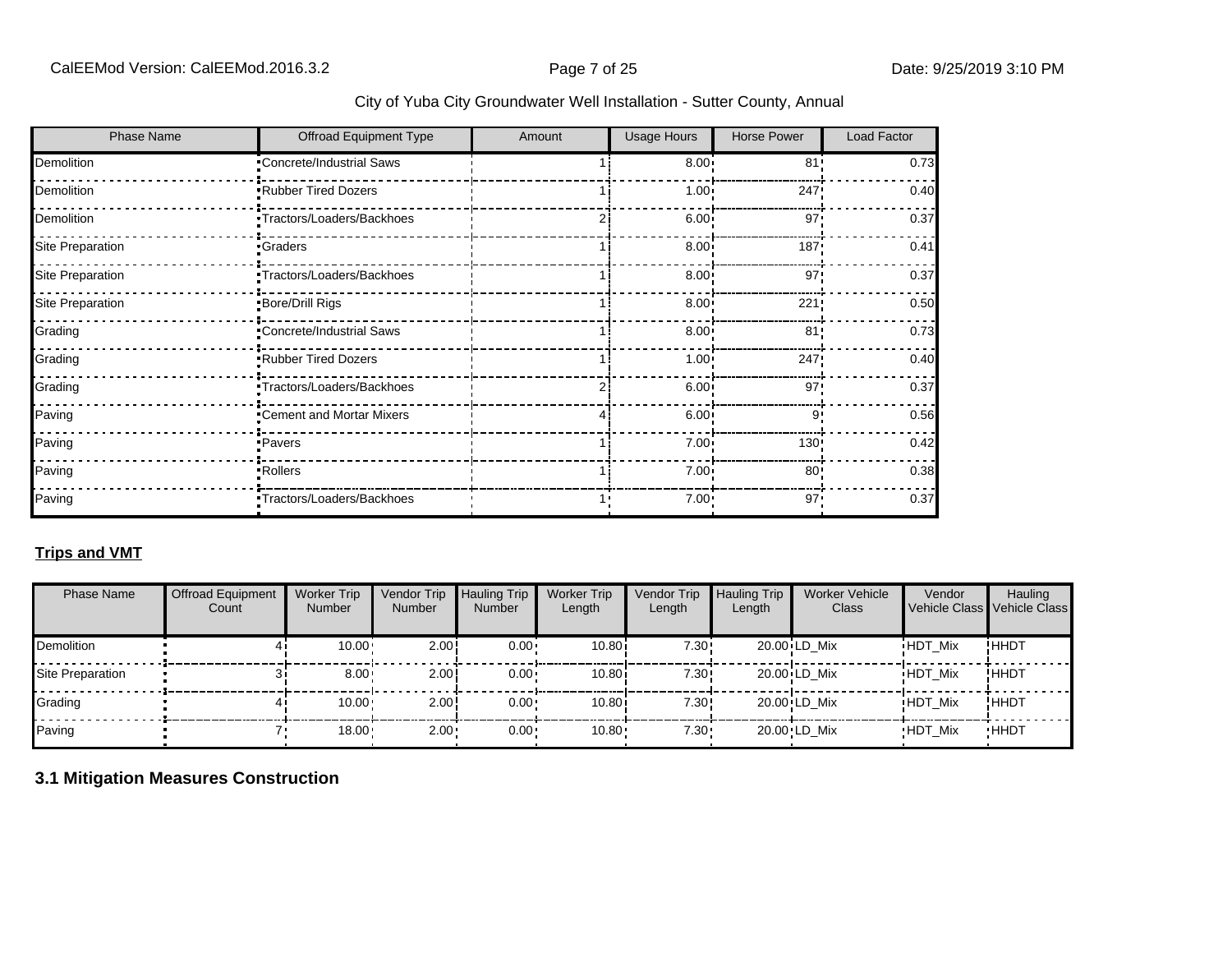#### **3.2 Demolition - 2021**

#### **Unmitigated Construction On-Site**

|                                   | <b>ROG</b>                     | <b>NO<sub>x</sub></b> | CO     | SO <sub>2</sub> | Fugitive<br><b>PM10</b> | Exhaust<br><b>PM10</b> | <b>PM10</b><br>Total | Fugitive<br><b>PM2.5</b> | Exhaust<br>PM2.5 | PM2.5 Total Bio- CO2 NBio- CO2 Total CO2 |        |        |        | CH <sub>4</sub> | <b>N2O</b> | CO <sub>2e</sub> |
|-----------------------------------|--------------------------------|-----------------------|--------|-----------------|-------------------------|------------------------|----------------------|--------------------------|------------------|------------------------------------------|--------|--------|--------|-----------------|------------|------------------|
| Category                          |                                |                       |        |                 | tons/yr                 |                        |                      |                          |                  |                                          |        |        | MT/yr  |                 |            |                  |
| <b>Fugitive Dust</b><br>$\bullet$ |                                |                       |        |                 | 0.0000                  | 0.0000                 | 0.0000               | 0.0000                   | 0.0000           | 0.0000                                   | 0.0000 | 0.0000 | 0.0000 | 0.0000          | 0.0000     | 0.0000           |
| Off-Road<br>п.                    | $\blacksquare$ 1.9900e-<br>003 | 0.0181                | 0.0189 | 3.0000e-<br>005 |                         | 1.0200e-<br>003        | 1.0200e-<br>003      |                          | 9.7000e-<br>004  | 9.7000e-<br>004                          | 0.0000 | 2.6023 | 2.6023 | 4.8000e-<br>004 | 0.0000     | 2.6145           |
| <b>Total</b>                      | 1.9900e-<br>003                | 0.0181                | 0.0189 | 3.0000e-<br>005 | 0.0000                  | 1.0200e-<br>003        | 1.0200e-<br>003      | 0.0000                   | 9.7000e-<br>004  | 9.7000e-<br>004                          | 0.0000 | 2.6023 | 2.6023 | 4.8000e-<br>004 | 0.0000     | 2.6145           |

#### **Unmitigated Construction Off-Site**

|              | <b>ROG</b>      | <b>NO<sub>x</sub></b> | CO              | SO <sub>2</sub> | Fugitive<br><b>PM10</b> | Exhaust<br><b>PM10</b> | <b>PM10</b><br>Total | Fugitive<br><b>PM2.5</b> | Exhaust<br>PM2.5 | PM2.5 Total Bio- CO2 NBio- CO2 Total CO2 |        |        |        | CH <sub>4</sub> | <b>N2O</b> | CO <sub>2e</sub> |
|--------------|-----------------|-----------------------|-----------------|-----------------|-------------------------|------------------------|----------------------|--------------------------|------------------|------------------------------------------|--------|--------|--------|-----------------|------------|------------------|
| Category     |                 |                       |                 |                 |                         | tons/yr                |                      |                          |                  |                                          |        |        | MT/yr  |                 |            |                  |
| Hauling      | 0.0000          | 0.0000                | 0.0000          | 0.0000          | 0.0000                  | 0.0000                 | 0.0000               | 0.0000                   | 0.0000           | 0.0000                                   | 0.0000 | 0.0000 | 0.0000 | 0.0000          | 0.0000     | 0.0000           |
| Vendor       | 2.0000e-<br>005 | 5.6000e-<br>004       | 1.0000e-<br>004 | 0.0000          | 3.0000e-<br>005         | 0.0000                 | 3.0000e-<br>005      | 1.0000e-<br>005          | 0.0000           | 1.0000e-<br>005                          | 0.0000 | 0.1388 | 0.1388 | 1.0000e-<br>005 | 0.0000     | 0.1391           |
| Worker       | 8.0000e-<br>005 | $6.0000e -$<br>005    | 6.3000e-<br>004 | 0.0000          | 2.0000e-<br>004         | 0.0000                 | 2.0000e-<br>004      | 5.0000e-<br>005          | 0.0000           | 5.0000e-<br>005                          | 0.0000 | 0.1574 | 0.1574 | 0.0000          | 0.0000     | 0.1575           |
| <b>Total</b> | 1.0000e-<br>004 | 6.2000e-<br>004       | 7.3000e-<br>004 | 0.0000          | 2.3000e-<br>004         | 0.0000                 | 2.3000e-<br>004      | 6.0000e-<br>005          | 0.0000           | 6.0000e-<br>005                          | 0.0000 | 0.2962 | 0.2962 | 1.0000e-<br>005 | 0.0000     | 0.2966           |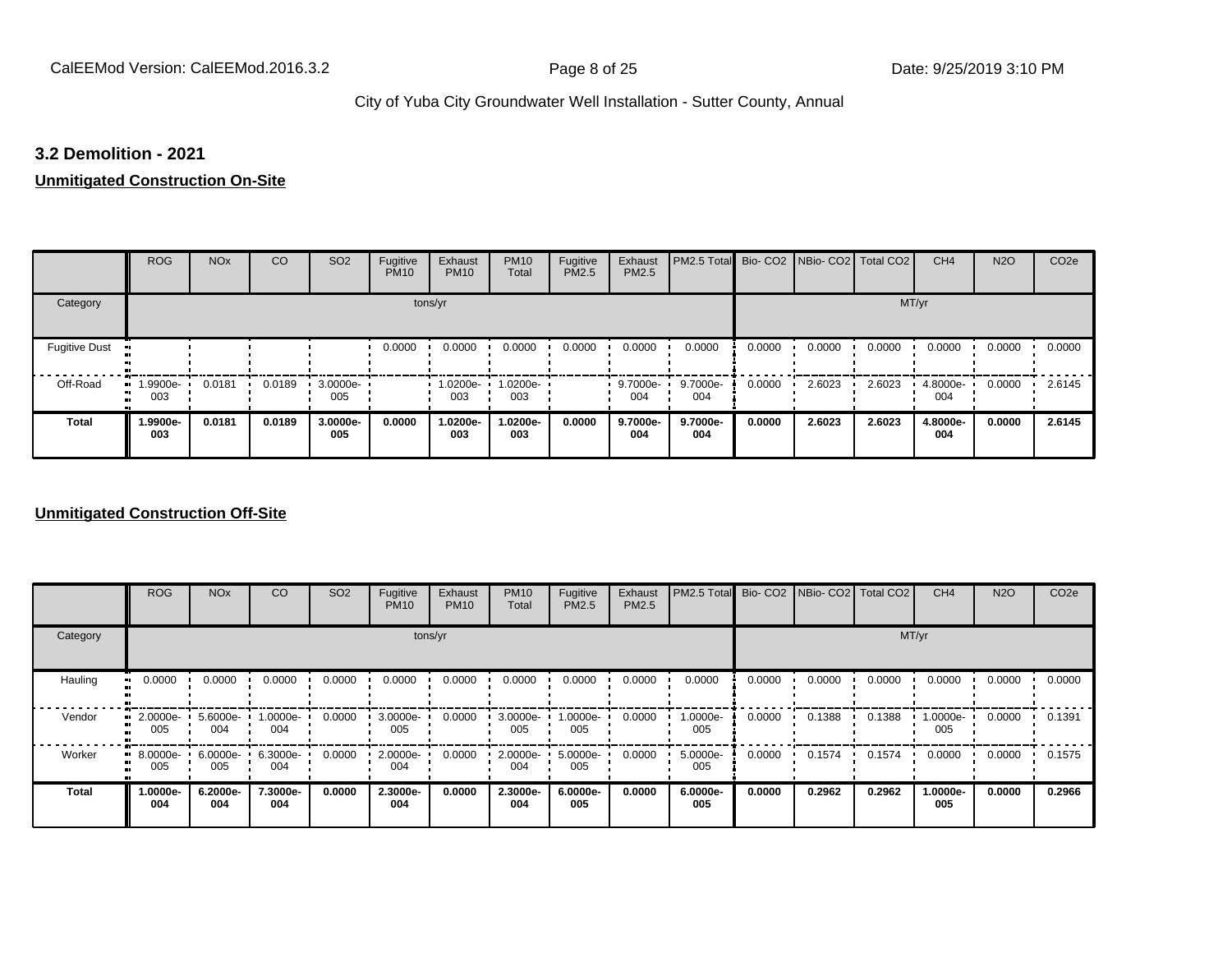#### **3.2 Demolition - 2021**

#### **Mitigated Construction On-Site**

|                      | <b>ROG</b>                   | <b>NO<sub>x</sub></b> | CO     | SO <sub>2</sub> | Fugitive<br><b>PM10</b> | Exhaust<br><b>PM10</b> | <b>PM10</b><br>Total | Fugitive<br>PM2.5 | Exhaust<br>PM2.5 | PM2.5 Total Bio- CO2 NBio- CO2 Total CO2 |        |        |        | CH <sub>4</sub> | <b>N2O</b> | CO <sub>2e</sub> |
|----------------------|------------------------------|-----------------------|--------|-----------------|-------------------------|------------------------|----------------------|-------------------|------------------|------------------------------------------|--------|--------|--------|-----------------|------------|------------------|
| Category             |                              |                       |        |                 | tons/yr                 |                        |                      |                   |                  |                                          |        |        | MT/yr  |                 |            |                  |
| <b>Fugitive Dust</b> |                              |                       |        |                 | 0.0000                  | 0.0000                 | 0.0000               | 0.0000            | 0.0000           | 0.0000                                   | 0.0000 | 0.0000 | 0.0000 | 0.0000          | 0.0000     | 0.0000           |
| Off-Road<br>m        | 1.9900e-<br>$\bullet$<br>003 | 0.0181                | 0.0189 | 3.0000e-<br>005 |                         | 1.0200e-<br>003        | 1.0200e-<br>003      |                   | 9.7000e-<br>004  | 9.7000e-<br>004                          | 0.0000 | 2.6023 | 2.6023 | 4.8000e-<br>004 | 0.0000     | 2.6145           |
| <b>Total</b>         | 1.9900e-<br>003              | 0.0181                | 0.0189 | 3.0000e-<br>005 | 0.0000                  | 1.0200e-<br>003        | 1.0200e-<br>003      | 0.0000            | 9.7000e-<br>004  | 9.7000e-<br>004                          | 0.0000 | 2.6023 | 2.6023 | 4.8000e-<br>004 | 0.0000     | 2.6145           |

#### **Mitigated Construction Off-Site**

|              | <b>ROG</b>                     | <b>NO<sub>x</sub></b> | CO                 | SO <sub>2</sub> | Fugitive<br><b>PM10</b> | Exhaust<br><b>PM10</b> | <b>PM10</b><br>Total | Fugitive<br><b>PM2.5</b> | Exhaust<br>PM2.5 | PM2.5 Total Bio- CO2 NBio- CO2 Total CO2 |        |        |        | CH <sub>4</sub> | <b>N2O</b> | CO <sub>2e</sub> |
|--------------|--------------------------------|-----------------------|--------------------|-----------------|-------------------------|------------------------|----------------------|--------------------------|------------------|------------------------------------------|--------|--------|--------|-----------------|------------|------------------|
| Category     |                                |                       |                    |                 | tons/yr                 |                        |                      |                          |                  |                                          |        |        | MT/yr  |                 |            |                  |
| Hauling      | 0.0000                         | 0.0000                | 0.0000             | 0.0000          | 0.0000                  | 0.0000                 | 0.0000               | 0.0000                   | 0.0000           | 0.0000                                   | 0.0000 | 0.0000 | 0.0000 | 0.0000          | 0.0000     | 0.0000           |
| Vendor       | 2.0000e-<br>005                | 5.6000e-<br>004       | 1.0000e-<br>004    | 0.0000          | 3.0000e-<br>005         | 0.0000                 | 3.0000e-<br>005      | 1.0000e-<br>005          | 0.0000           | 1.0000e-<br>005                          | 0.0000 | 0.1388 | 0.1388 | 1.0000e-<br>005 | 0.0000     | 0.1391           |
| Worker       | $\blacksquare$ 8.0000e-<br>005 | 6.0000e-<br>005       | $6.3000e -$<br>004 | 0.0000          | 2.0000e-<br>004         | 0.0000                 | 2.0000e-<br>004      | 5.0000e-<br>005          | 0.0000           | 5.0000e-<br>005                          | 0.0000 | 0.1574 | 0.1574 | 0.0000          | 0.0000     | 0.1575           |
| <b>Total</b> | -.0000e<br>004                 | 6.2000e-<br>004       | 7.3000e-<br>004    | 0.0000          | 2.3000e-<br>004         | 0.0000                 | 2.3000e-<br>004      | 6.0000e-<br>005          | 0.0000           | 6.0000e-<br>005                          | 0.0000 | 0.2962 | 0.2962 | 1.0000e-<br>005 | 0.0000     | 0.2966           |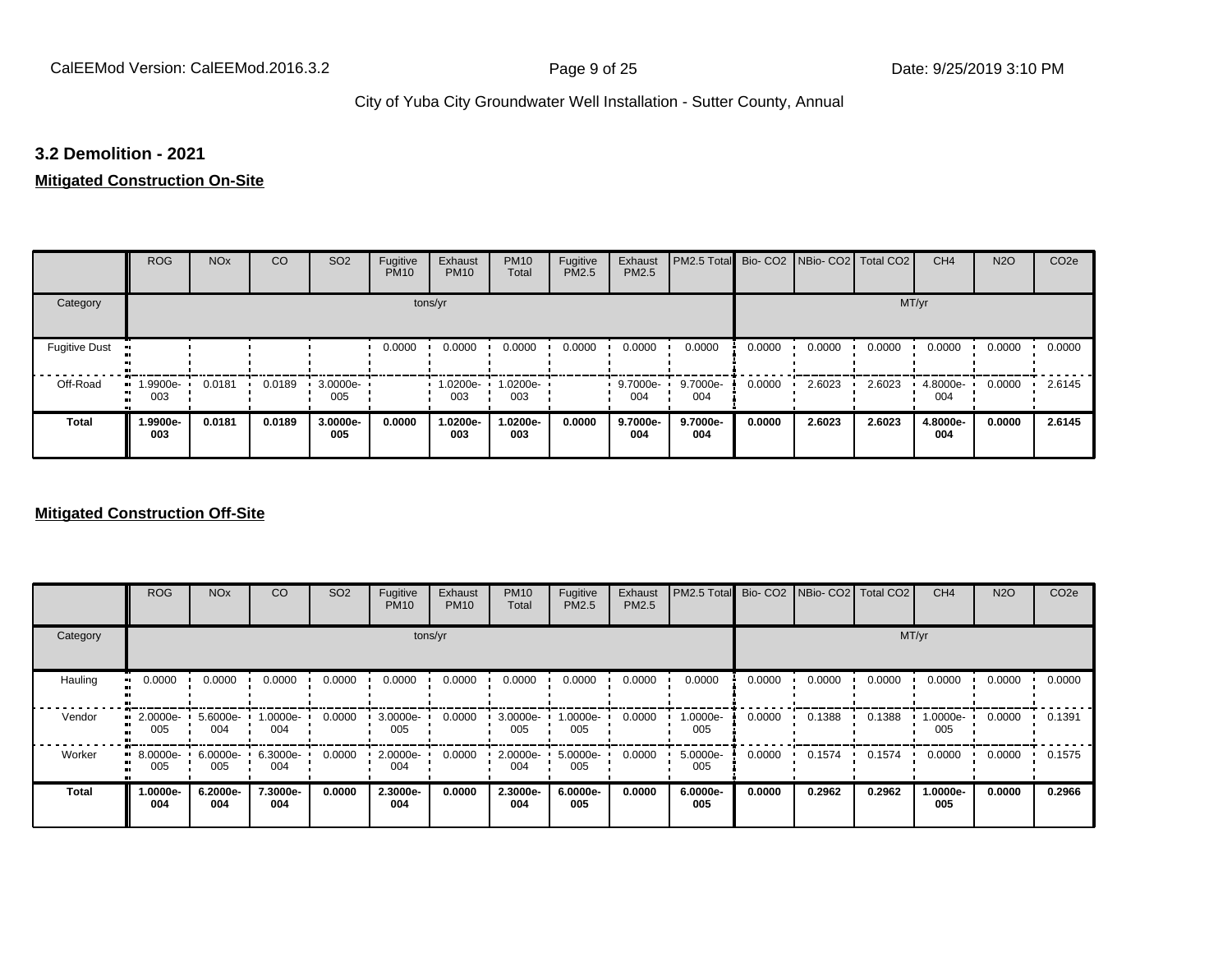#### **3.3 Site Preparation - 2021**

## **Unmitigated Construction On-Site**

|                      | <b>ROG</b>         | <b>NO<sub>x</sub></b> | CO     | SO <sub>2</sub> | Fugitive<br><b>PM10</b> | Exhaust<br><b>PM10</b> | <b>PM10</b><br>Total | Fugitive<br><b>PM2.5</b> | Exhaust<br>PM2.5 | PM2.5 Total Bio- CO2 NBio- CO2   Total CO2 |        |        |        | CH <sub>4</sub> | <b>N2O</b> | CO <sub>2e</sub> |
|----------------------|--------------------|-----------------------|--------|-----------------|-------------------------|------------------------|----------------------|--------------------------|------------------|--------------------------------------------|--------|--------|--------|-----------------|------------|------------------|
| Category             |                    |                       |        |                 | tons/yr                 |                        |                      |                          |                  |                                            |        |        | MT/yr  |                 |            |                  |
| <b>Fugitive Dust</b> |                    |                       |        |                 | 1.6000e-<br>004         | 0.0000                 | 1.6000e-<br>004      | 2.0000e-<br>005          | 0.0000           | 2.0000e-<br>005                            | 0.0000 | 0.0000 | 0.0000 | 0.0000          | 0.0000     | 0.0000           |
| Off-Road<br>п.       | $-4.4900e-$<br>003 | 0.0542                | 0.0305 | 1.0000e-<br>004 |                         | 1.9600e-<br>003        | 1.9600e-<br>003      |                          | 1.8000e-<br>003  | 1.8000e-<br>003                            | 0.0000 | 8.4125 | 8.4125 | 2.7200e-<br>003 | 0.0000     | 8.4806           |
| <b>Total</b>         | 4.4900e-<br>003    | 0.0542                | 0.0305 | 1.0000e-<br>004 | 1.6000e-<br>004         | 1.9600e-<br>003        | 2.1200e-<br>003      | 2.0000e-<br>005          | -8000e.<br>003   | 1.8200e-<br>003                            | 0.0000 | 8.4125 | 8.4125 | 2.7200e-<br>003 | 0.0000     | 8.4806           |

#### **Unmitigated Construction Off-Site**

|              | <b>ROG</b>      | <b>NO<sub>x</sub></b> | CO              | SO <sub>2</sub> | Fugitive<br><b>PM10</b> | Exhaust<br><b>PM10</b> | <b>PM10</b><br>Total | Fugitive<br><b>PM2.5</b> | Exhaust<br>PM2.5 | PM2.5 Total Bio- CO2 NBio- CO2 Total CO2 |        |        |        | CH <sub>4</sub> | <b>N2O</b> | CO <sub>2e</sub> |
|--------------|-----------------|-----------------------|-----------------|-----------------|-------------------------|------------------------|----------------------|--------------------------|------------------|------------------------------------------|--------|--------|--------|-----------------|------------|------------------|
| Category     |                 |                       |                 |                 |                         | tons/yr                |                      |                          |                  |                                          |        |        |        | MT/yr           |            |                  |
| Hauling      | 0.0000          | 0.0000                | 0.0000          | 0.0000          | 0.0000                  | 0.0000                 | 0.0000               | 0.0000                   | 0.0000           | 0.0000                                   | 0.0000 | 0.0000 | 0.0000 | 0.0000          | 0.0000     | 0.0000           |
| Vendor       | 3.0000e-<br>005 | 1.1300e-<br>003       | 2.0000e-<br>004 | 0.0000          | 7.0000e-<br>005         | 0.0000                 | 7.0000e-<br>005      | 2.0000e-<br>005          | 0.0000           | 2.0000e-<br>005                          | 0.0000 | 0.2776 | 0.2776 | 2.0000e-<br>005 | 0.0000     | 0.2782           |
| Worker       | 1.3000e-<br>004 | 1.0000e-<br>004       | 1.0100e-<br>003 | 0.0000          | 3.2000e-<br>004         | 0.0000                 | 3.2000e-<br>004      | 8.0000e-<br>005          | 0.0000           | $9.0000e -$<br>005                       | 0.0000 | 0.2519 | 0.2519 | 1.0000e-<br>005 | 0.0000     | 0.2521           |
| <b>Total</b> | 1.6000e-<br>004 | 1.2300e-<br>003       | 1.2100e-<br>003 | 0.0000          | 3.9000e-<br>004         | 0.0000                 | 3.9000e-<br>004      | 1.0000e-<br>004          | 0.0000           | 1.1000e-<br>004                          | 0.0000 | 0.5295 | 0.5295 | 3.0000e-<br>005 | 0.0000     | 0.5302           |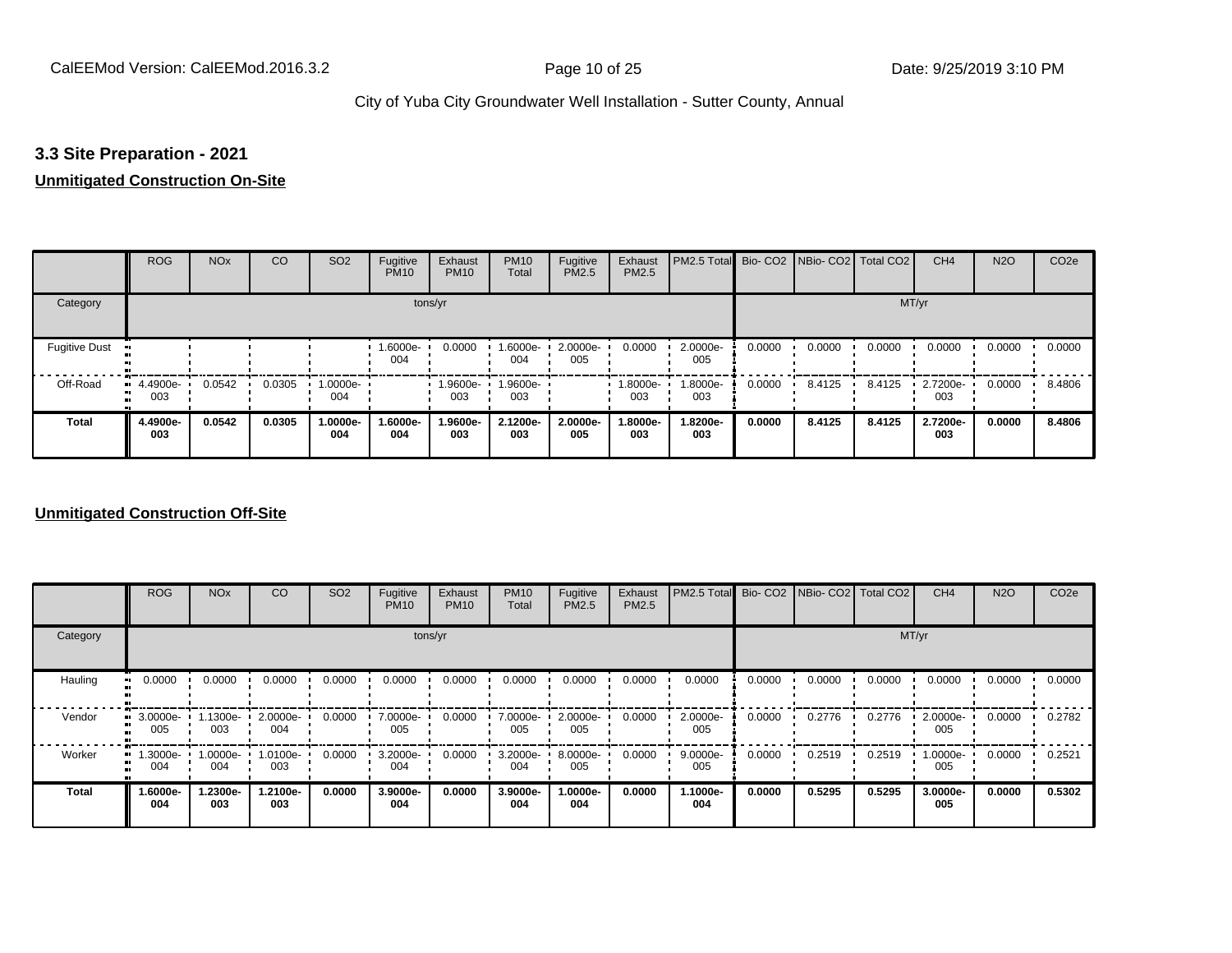#### **3.3 Site Preparation - 2021**

#### **Mitigated Construction On-Site**

|                           | <b>ROG</b>         | <b>NO<sub>x</sub></b> | CO     | SO <sub>2</sub> | Fugitive<br><b>PM10</b> | Exhaust<br><b>PM10</b> | <b>PM10</b><br>Total | Fugitive<br><b>PM2.5</b> | Exhaust<br>PM2.5 | PM2.5<br>Total  |        | Bio- CO2   NBio- CO2   Total CO2 |        | CH <sub>4</sub> | <b>N2O</b> | CO <sub>2e</sub> |
|---------------------------|--------------------|-----------------------|--------|-----------------|-------------------------|------------------------|----------------------|--------------------------|------------------|-----------------|--------|----------------------------------|--------|-----------------|------------|------------------|
| Category                  |                    |                       |        |                 | tons/yr                 |                        |                      |                          |                  |                 |        |                                  | MT/yr  |                 |            |                  |
| <b>Fugitive Dust</b><br>п |                    |                       |        |                 | 1.6000e-<br>004         | 0.0000                 | 1.6000e-<br>004      | 2.0000e-<br>005          | 0.0000           | 2.0000e-<br>005 | 0.0000 | 0.0000                           | 0.0000 | 0.0000          | 0.0000     | 0.0000           |
| Off-Road<br>п.            | $-4.4900e-$<br>003 | 0.0542                | 0.0305 | 1.0000e-<br>004 |                         | 1.9600e-<br>003        | 1.9600e-<br>003      |                          | -.8000e<br>003   | 1.8000e-<br>003 | 0.0000 | 8.4125                           | 8.4125 | 2.7200e-<br>003 | 0.0000     | 8.4805           |
| <b>Total</b>              | 4.4900e-<br>003    | 0.0542                | 0.0305 | 1.0000e-<br>004 | 1.6000e-<br>004         | 1.9600e-<br>003        | 2.1200e-<br>003      | 2.0000e-<br>005          | -8000e.<br>003   | 1.8200e-<br>003 | 0.0000 | 8.4125                           | 8.4125 | 2.7200e-<br>003 | 0.0000     | 8.4805           |

#### **Mitigated Construction Off-Site**

|              | <b>ROG</b>      | <b>NO<sub>x</sub></b> | CO              | SO <sub>2</sub> | Fugitive<br><b>PM10</b> | Exhaust<br><b>PM10</b> | <b>PM10</b><br>Total | Fugitive<br><b>PM2.5</b> | Exhaust<br>PM2.5 | PM2.5 Total Bio- CO2 NBio- CO2 Total CO2 |        |        |        | CH <sub>4</sub> | <b>N2O</b> | CO <sub>2e</sub> |
|--------------|-----------------|-----------------------|-----------------|-----------------|-------------------------|------------------------|----------------------|--------------------------|------------------|------------------------------------------|--------|--------|--------|-----------------|------------|------------------|
| Category     |                 |                       |                 |                 |                         | tons/yr                |                      |                          |                  |                                          |        |        |        | MT/yr           |            |                  |
| Hauling      | 0.0000          | 0.0000                | 0.0000          | 0.0000          | 0.0000                  | 0.0000                 | 0.0000               | 0.0000                   | 0.0000           | 0.0000                                   | 0.0000 | 0.0000 | 0.0000 | 0.0000          | 0.0000     | 0.0000           |
| Vendor       | 3.0000e-<br>005 | 1.1300e-<br>003       | 2.0000e-<br>004 | 0.0000          | 7.0000e-<br>005         | 0.0000                 | 7.0000e-<br>005      | 2.0000e-<br>005          | 0.0000           | 2.0000e-<br>005                          | 0.0000 | 0.2776 | 0.2776 | 2.0000e-<br>005 | 0.0000     | 0.2782           |
| Worker       | 1.3000e-<br>004 | 1.0000e-<br>004       | 1.0100e-<br>003 | 0.0000          | 3.2000e-<br>004         | 0.0000                 | 3.2000e-<br>004      | 8.0000e-<br>005          | 0.0000           | $9.0000e -$<br>005                       | 0.0000 | 0.2519 | 0.2519 | 1.0000e-<br>005 | 0.0000     | 0.2521           |
| <b>Total</b> | 1.6000e-<br>004 | 1.2300e-<br>003       | 1.2100e-<br>003 | 0.0000          | 3.9000e-<br>004         | 0.0000                 | 3.9000e-<br>004      | 1.0000e-<br>004          | 0.0000           | 1.1000e-<br>004                          | 0.0000 | 0.5295 | 0.5295 | 3.0000e-<br>005 | 0.0000     | 0.5302           |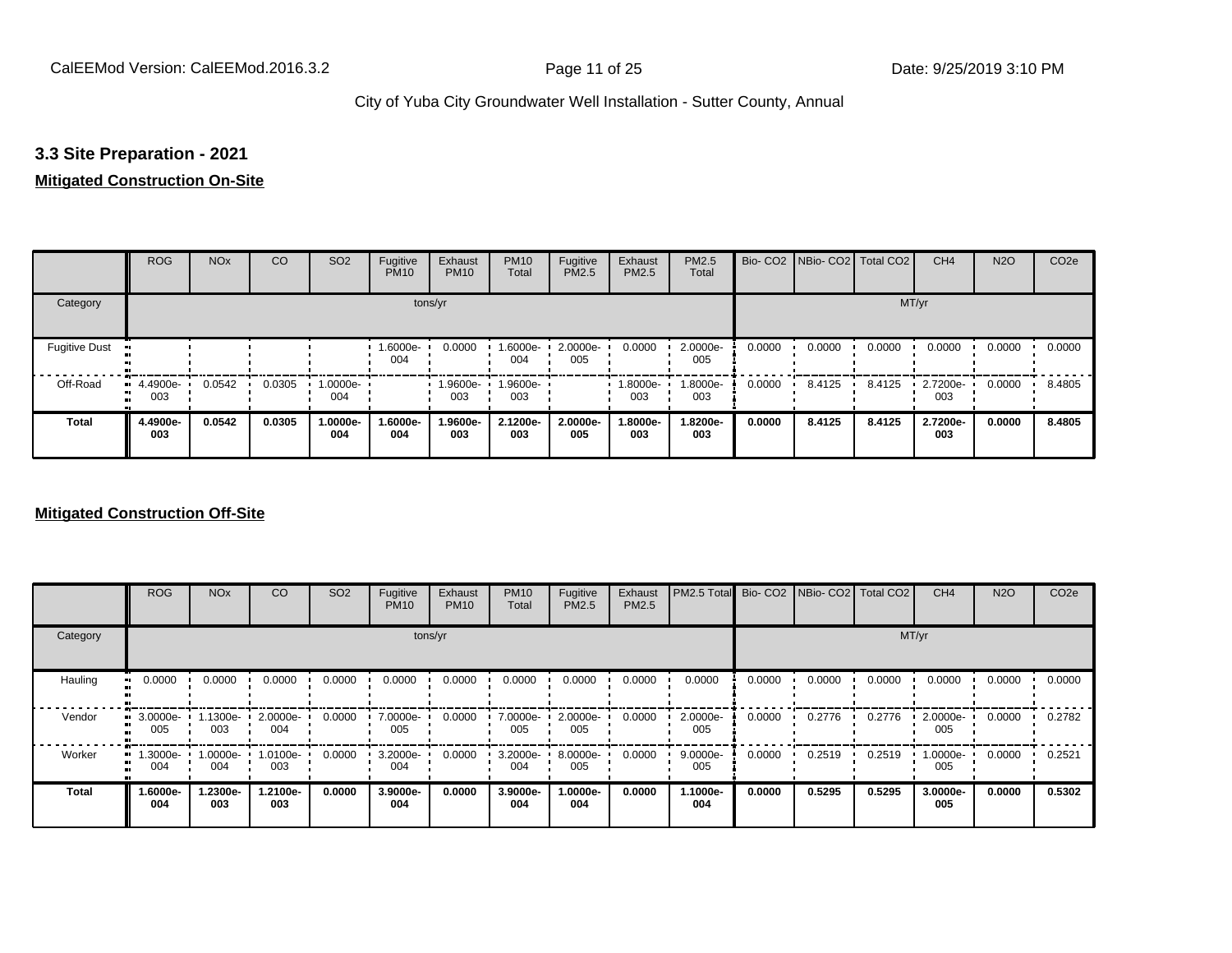#### **3.4 Grading - 2021**

**Unmitigated Construction On-Site**

|                      | <b>ROG</b> | <b>NO<sub>x</sub></b> | CO     | SO <sub>2</sub> | Fugitive<br><b>PM10</b> | Exhaust<br><b>PM10</b> | <b>PM10</b><br>Total | Fugitive<br><b>PM2.5</b> | Exhaust<br>PM2.5 | PM2.5 Total Bio- CO2 NBio- CO2   Total CO2 |        |         |                | CH <sub>4</sub> | <b>N2O</b> | CO <sub>2e</sub> |
|----------------------|------------|-----------------------|--------|-----------------|-------------------------|------------------------|----------------------|--------------------------|------------------|--------------------------------------------|--------|---------|----------------|-----------------|------------|------------------|
| Category             |            |                       |        |                 |                         | tons/yr                |                      |                          |                  |                                            |        |         | MT/yr          |                 |            |                  |
| <b>Fugitive Dust</b> |            |                       |        |                 | 0.0303                  | 0.0000                 | 0.0303               | 0.0166                   | 0.0000           | 0.0166                                     | 0.0000 | 0.0000  | 0.0000         | 0.0000          | 0.0000     | 0.0000           |
| Off-Road             | 0.0319     | 0.2901                | 0.3028 | 4.8000e-<br>004 |                         | 0.0163                 | 0.0163               |                          | 0.0155           | 0.0155                                     | 0.0000 | 41.6374 | 41.6374<br>. . | 7.7600e-<br>003 | 0.0000     | .41.8314         |
| <b>Total</b>         | 0.0319     | 0.2901                | 0.3028 | 4.8000e-<br>004 | 0.0303                  | 0.0163                 | 0.0466               | 0.0166                   | 0.0155           | 0.0321                                     | 0.0000 | 41.6374 | 41.6374        | 7.7600e-<br>003 | 0.0000     | 41.8314          |

#### **Unmitigated Construction Off-Site**

|              | <b>ROG</b>      | <b>NO<sub>x</sub></b> | CO             | SO <sub>2</sub> | Fugitive<br><b>PM10</b> | Exhaust<br><b>PM10</b> | <b>PM10</b><br>Total | Fugitive<br><b>PM2.5</b> | Exhaust<br>PM2.5 | PM2.5 Total Bio- CO2 NBio- CO2 Total CO2 |        |        |        | CH <sub>4</sub> | <b>N2O</b> | CO <sub>2e</sub> |
|--------------|-----------------|-----------------------|----------------|-----------------|-------------------------|------------------------|----------------------|--------------------------|------------------|------------------------------------------|--------|--------|--------|-----------------|------------|------------------|
| Category     |                 |                       |                |                 |                         | tons/yr                |                      |                          |                  |                                          |        |        |        | MT/yr           |            |                  |
| Hauling      | 0.0000          | 0.0000                | 0.0000         | 0.0000          | 0.0000                  | 0.0000                 | 0.0000               | 0.0000                   | 0.0000           | 0.0000                                   | 0.0000 | 0.0000 | 0.0000 | 0.0000          | 0.0000     | 0.0000           |
| Vendor       | 2.7000e-<br>004 | 9.0200e-<br>003       | .6300e-<br>003 | 2.0000e-<br>005 | 5.3000e-<br>004         | 2.0000e-<br>005        | 5.5000e-<br>004      | 1.5000e-<br>004          | 2.0000e-<br>005  | 1.7000e-<br>004                          | 0.0000 | 2.2205 | 2.2205 | 1.9000e-<br>004 | 0.0000     | 2.2253           |
| Worker       | 1.3400e-<br>003 | 1.0300e-<br>003       | 0.0101         | 3.0000e-<br>005 | 3.1700e-<br>003         | 2.0000e-<br>005        | 3.1900e-<br>003      | 8.4000e-<br>004          | 2.0000e-<br>005  | 8.6000e-<br>004                          | 0.0000 | 2.5189 | 2.5189 | 7.0000e-<br>005 | 0.0000     | 2.5206           |
| <b>Total</b> | 1.6100e-<br>003 | 0.0101                | 0.0117         | 5.0000e-<br>005 | 3.7000e-<br>003         | 4.0000e-<br>005        | 3.7400e-<br>003      | 9.9000e-<br>004          | 4.0000e-<br>005  | 1.0300e-<br>003                          | 0.0000 | 4.7394 | 4.7394 | 2.6000e-<br>004 | 0.0000     | 4.7459           |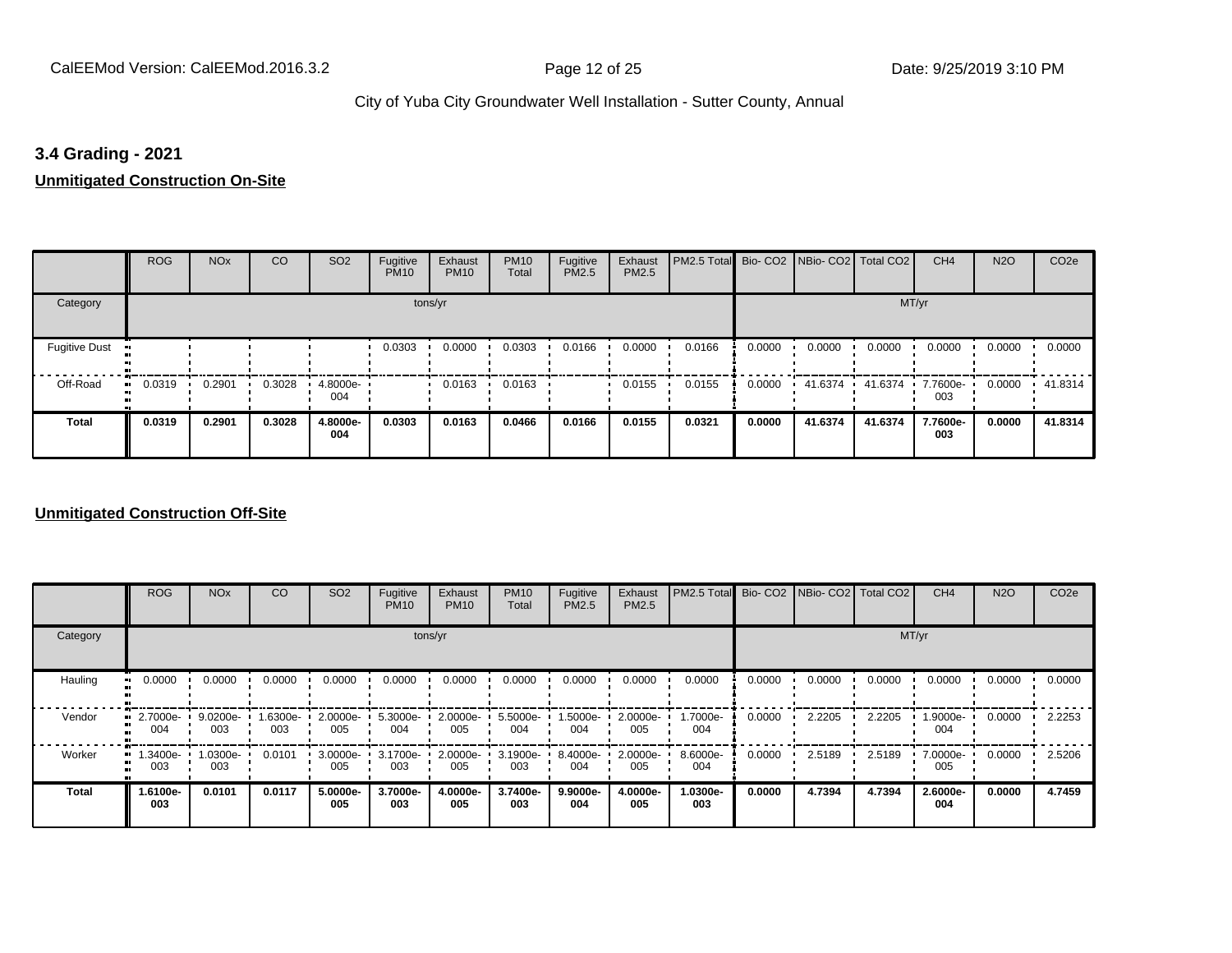#### **3.4 Grading - 2021**

**Mitigated Construction On-Site**

|                      | <b>ROG</b> | <b>NO<sub>x</sub></b> | CO     | SO <sub>2</sub> | Fugitive<br><b>PM10</b> | Exhaust<br><b>PM10</b> | <b>PM10</b><br>Total | Fugitive<br><b>PM2.5</b> | Exhaust<br>PM2.5 | PM2.5 Total Bio- CO2 NBio- CO2   Total CO2 |        |         |         | CH <sub>4</sub> | <b>N2O</b> | CO <sub>2e</sub> |
|----------------------|------------|-----------------------|--------|-----------------|-------------------------|------------------------|----------------------|--------------------------|------------------|--------------------------------------------|--------|---------|---------|-----------------|------------|------------------|
| Category             |            |                       |        |                 |                         | tons/yr                |                      |                          |                  |                                            |        |         | MT/yr   |                 |            |                  |
| <b>Fugitive Dust</b> |            |                       |        |                 | 0.0303                  | 0.0000                 | 0.0303               | 0.0166                   | 0.0000           | 0.0166                                     | 0.0000 | 0.0000  | 0.0000  | 0.0000          | 0.0000     | 0.0000           |
| Off-Road             | 0.0319     | 0.2901                | 0.3028 | 4.8000e<br>004  |                         | 0.0163                 | 0.0163               |                          | 0.0155           | 0.0155                                     | 0.0000 | 41.6373 | 41.6373 | 7.7600e-<br>003 | 0.0000     | 41.8313          |
| <b>Total</b>         | 0.0319     | 0.2901                | 0.3028 | 4.8000e-<br>004 | 0.0303                  | 0.0163                 | 0.0466               | 0.0166                   | 0.0155           | 0.0321                                     | 0.0000 | 41.6373 | 41.6373 | 7.7600e-<br>003 | 0.0000     | 41.8313          |

#### **Mitigated Construction Off-Site**

|                           | <b>ROG</b>                   | <b>NO<sub>x</sub></b> | CO             | SO <sub>2</sub> | Fugitive<br><b>PM10</b> | Exhaust<br><b>PM10</b> | <b>PM10</b><br>Total | Fugitive<br><b>PM2.5</b> | Exhaust<br>PM2.5 | PM2.5 Total Bio- CO2 NBio- CO2 Total CO2 |        |        |        | CH <sub>4</sub> | <b>N2O</b> | CO <sub>2e</sub> |
|---------------------------|------------------------------|-----------------------|----------------|-----------------|-------------------------|------------------------|----------------------|--------------------------|------------------|------------------------------------------|--------|--------|--------|-----------------|------------|------------------|
| Category                  |                              |                       |                |                 |                         | tons/yr                |                      |                          |                  |                                          |        |        | MT/yr  |                 |            |                  |
| Hauling<br>$\blacksquare$ | 0.0000                       | 0.0000                | 0.0000         | 0.0000          | 0.0000                  | 0.0000                 | 0.0000               | 0.0000                   | 0.0000           | 0.0000                                   | 0.0000 | 0.0000 | 0.0000 | 0.0000          | 0.0000     | 0.0000           |
| Vendor                    | 2.7000e-<br>п.<br>004        | 9.0200e-<br>003       | -6300e-<br>003 | 2.0000e-<br>005 | 5.3000e-<br>004         | 2.0000e-<br>005        | 5.5000e-<br>004      | 1.5000e-<br>004          | 2.0000e-<br>005  | 1.7000e-<br>004                          | 0.0000 | 2.2205 | 2.2205 | 1.9000e-<br>004 | 0.0000     | 2.2253           |
| Worker                    | 1.3400e-<br>$\bullet$<br>003 | 1.0300e-<br>003       | 0.0101         | 3.0000e-<br>005 | 3.1700e-<br>003         | 2.0000e-<br>005        | 3.1900e-<br>003      | 8.4000e-<br>004          | 2.0000e-<br>005  | 8.6000e-<br>004                          | 0.0000 | 2.5189 | 2.5189 | 7.0000e-<br>005 | 0.0000     | 2.5206           |
| <b>Total</b>              | 1.6100e-<br>003              | 0.0101                | 0.0117         | 5.0000e-<br>005 | 3.7000e-<br>003         | 4.0000e-<br>005        | 3.7400e-<br>003      | 9.9000e-<br>004          | 4.0000e-<br>005  | 1.0300e-<br>003                          | 0.0000 | 4.7394 | 4.7394 | 2.6000e-<br>004 | 0.0000     | 4.7459           |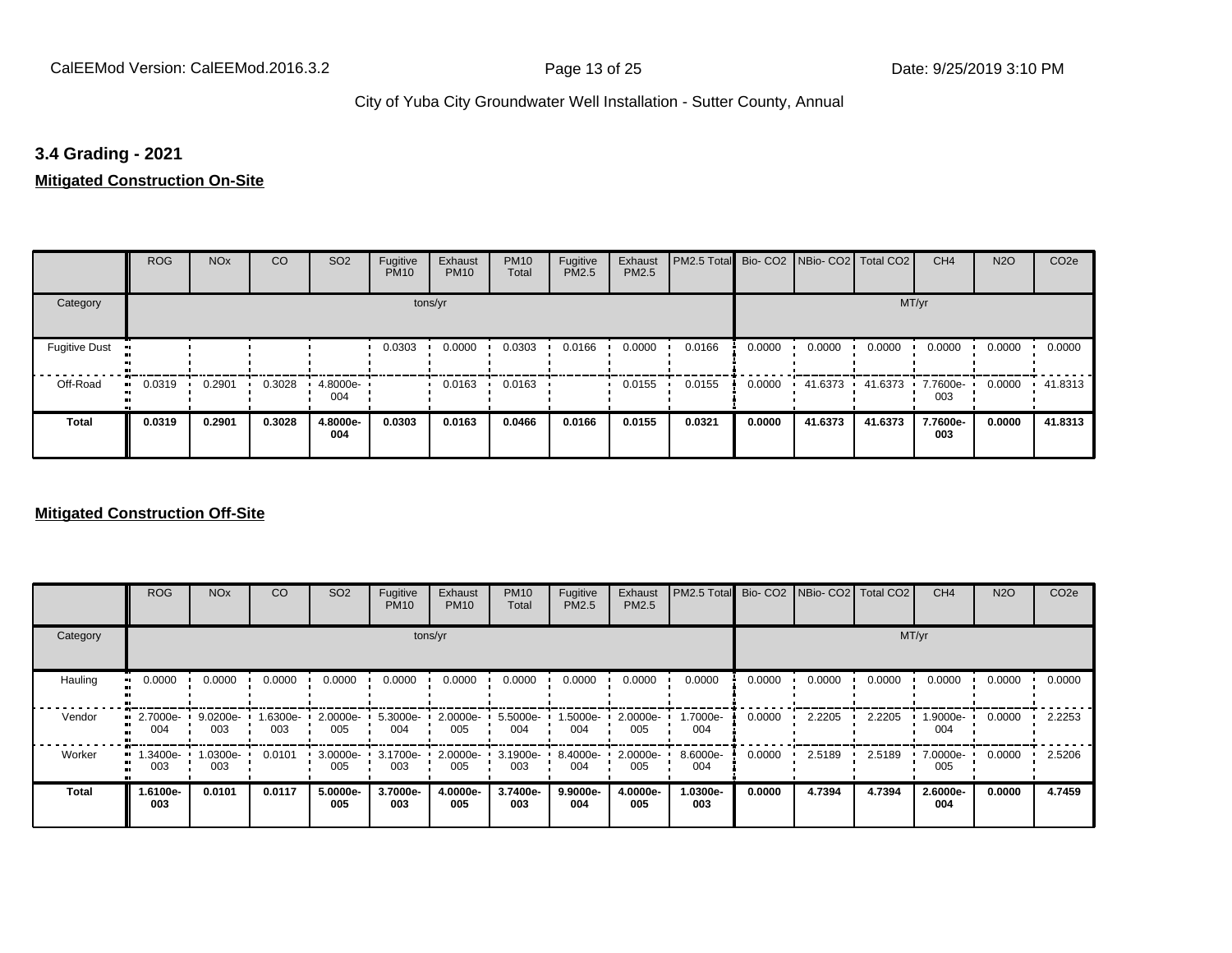#### **3.5 Paving - 2021**

## **Unmitigated Construction On-Site**

|              | <b>ROG</b>          | <b>NO<sub>x</sub></b> | CO     | SO <sub>2</sub> | Fugitive<br><b>PM10</b> | Exhaust<br><b>PM10</b> | <b>PM10</b><br>Total     | Fugitive<br><b>PM2.5</b> | Exhaust<br>PM2.5 | PM2.5 Total Bio- CO2 NBio- CO2 Total CO2 |        |         |         | CH <sub>4</sub> | <b>N2O</b> | CO <sub>2e</sub> |
|--------------|---------------------|-----------------------|--------|-----------------|-------------------------|------------------------|--------------------------|--------------------------|------------------|------------------------------------------|--------|---------|---------|-----------------|------------|------------------|
| Category     |                     |                       |        |                 |                         | tons/yr                |                          |                          |                  |                                          |        |         | MT/yr   |                 |            |                  |
| Off-Road     | 0.0198<br>          | 0.1847                | 0.1950 | 3.1000e-<br>004 |                         | 003                    | 9.7200e- 9.7200e-<br>003 |                          | 9.0400e-<br>003  | 9.0400e-<br>003                          | 0.0000 | 25.8293 | 25.8293 | 7.5200e-<br>003 | 0.0000     | 26.0174          |
| Paving       | 0.0000<br>$\bullet$ |                       |        |                 |                         | 0.0000                 | 0.0000                   |                          | 0.0000           | 0.0000                                   | 0.0000 | 0.0000  | 0.0000  | 0.0000          | 0.0000     | 0.0000           |
| <b>Total</b> | 0.0198              | 0.1847                | 0.1950 | 3.1000e-<br>004 |                         | 9.7200e-<br>003        | 9.7200e-<br>003          |                          | 9.0400e-<br>003  | $9.0400e-$<br>003                        | 0.0000 | 25.8293 | 25.8293 | 7.5200e-<br>003 | 0.0000     | 26.0174          |

#### **Unmitigated Construction Off-Site**

|              | <b>ROG</b>      | <b>NO<sub>x</sub></b> | CO              | SO <sub>2</sub> | Fugitive<br><b>PM10</b> | Exhaust<br><b>PM10</b> | <b>PM10</b><br>Total | Fugitive<br>PM2.5 | Exhaust<br><b>PM2.5</b> | PM2.5 Total     |        | Bio- CO2 NBio- CO2 Total CO2 |        | CH <sub>4</sub> | <b>N2O</b> | CO <sub>2e</sub> |
|--------------|-----------------|-----------------------|-----------------|-----------------|-------------------------|------------------------|----------------------|-------------------|-------------------------|-----------------|--------|------------------------------|--------|-----------------|------------|------------------|
| Category     |                 |                       |                 |                 |                         | tons/yr                |                      |                   |                         |                 |        |                              |        | MT/yr           |            |                  |
| Hauling      | 0.0000          | 0.0000                | 0.0000          | 0.0000          | 0.0000                  | 0.0000                 | 0.0000               | 0.0000            | 0.0000                  | 0.0000          | 0.0000 | 0.0000                       | 0.0000 | 0.0000          | 0.0000     | 0.0000           |
| Vendor       | 1.8000e-<br>004 | 6.2000e-<br>003       | 1.1200e-<br>003 | 2.0000e-<br>005 | 3.6000e-<br>004         | 2.0000e-<br>005        | 3.8000e-<br>004      | 1.0000e-<br>004   | 2.0000e-<br>005         | 1.2000e-<br>004 | 0.0000 | 1.5266                       | 1.5266 | 1.3000e-<br>004 | 0.0000     | 1.5299           |
| Worker       | 1.6600e-<br>003 | 1.2800e-<br>003       | 0.0125          | 3.0000e-<br>005 | 3.9200e-<br>003         | 2.0000e-<br>005        | 3.9400e-<br>003      | 1.0400e-<br>003   | 2.0000e-<br>005         | 1.0600e-<br>003 | 0.0000 | 3.1171                       | 3.1171 | 9.0000e-<br>005 | 0.0000     | 3.1193           |
| <b>Total</b> | 1.8400e-<br>003 | 7.4800e-<br>003       | 0.0136          | 5.0000e-<br>005 | 4.2800e-<br>003         | 4.0000e-<br>005        | 4.3200e-<br>003      | .1400e-<br>003    | 4.0000e-<br>005         | 1.1800e-<br>003 | 0.0000 | 4.6437                       | 4.6437 | 2.2000e-<br>004 | 0.0000     | 4.6491           |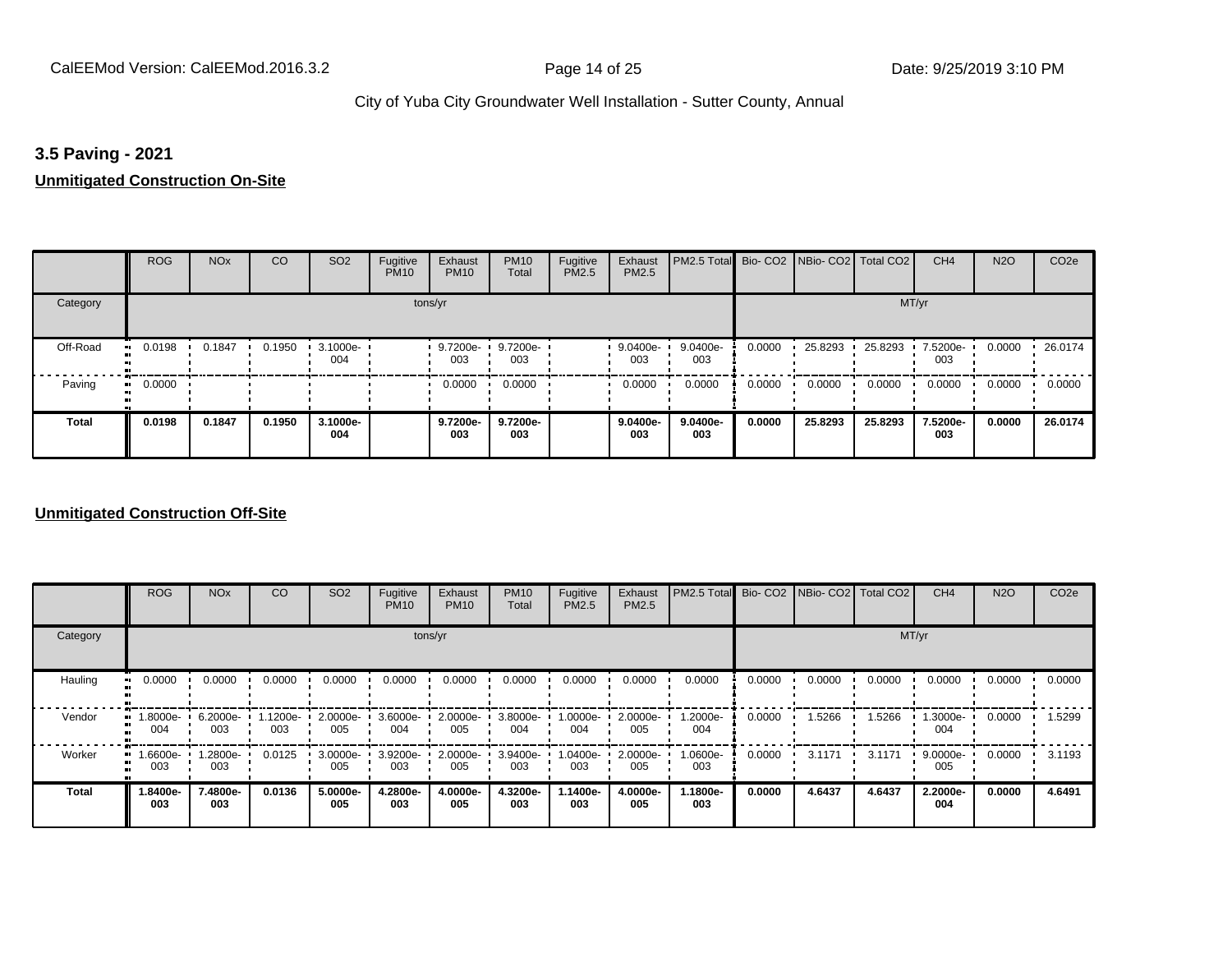#### **3.5 Paving - 2021**

### **Mitigated Construction On-Site**

|                       | <b>ROG</b>   | <b>NO<sub>x</sub></b> | CO     | SO <sub>2</sub> | Fugitive<br><b>PM10</b> | Exhaust<br><b>PM10</b> | <b>PM10</b><br>Total | Fugitive<br>PM2.5 | Exhaust<br>PM2.5 | PM2.5 Total Bio- CO2 NBio- CO2 Total CO2 |        |         |         | CH <sub>4</sub> | <b>N2O</b> | CO <sub>2e</sub> |
|-----------------------|--------------|-----------------------|--------|-----------------|-------------------------|------------------------|----------------------|-------------------|------------------|------------------------------------------|--------|---------|---------|-----------------|------------|------------------|
| Category              |              |                       |        |                 | tons/yr                 |                        |                      |                   |                  |                                          |        |         | MT/yr   |                 |            |                  |
| Off-Road<br>$\bullet$ | 0.0198       | 0.1847                | 0.1950 | 3.1000e-<br>004 |                         | 9.7200e-<br>003        | 9.7200e-<br>003      |                   | 9.0400e-<br>003  | 9.0400e-<br>003                          | 0.0000 | 25.8293 | 25.8293 | 7.5200e-<br>003 | 0.0000     | 26.0174          |
| Paving                | 0.0000<br>ш. |                       |        |                 |                         | 0.0000                 | 0.0000               |                   | 0.0000           | 0.0000                                   | 0.0000 | 0.0000  | 0.0000  | 0.0000          | 0.0000     | 0.0000           |
| <b>Total</b>          | 0.0198       | 0.1847                | 0.1950 | 3.1000e-<br>004 |                         | 9.7200e-<br>003        | 9.7200e-<br>003      |                   | 9.0400e-<br>003  | $9.0400e-$<br>003                        | 0.0000 | 25.8293 | 25.8293 | 7.5200e-<br>003 | 0.0000     | 26.0174          |

#### **Mitigated Construction Off-Site**

|              | <b>ROG</b>            | <b>NO<sub>x</sub></b> | CO              | SO <sub>2</sub> | Fugitive<br><b>PM10</b> | Exhaust<br><b>PM10</b> | <b>PM10</b><br>Total | Fugitive<br>PM2.5 | Exhaust<br><b>PM2.5</b> | <b>PM2.5</b><br>Total |        | Bio- CO2   NBio- CO2   Total CO2 |        | CH <sub>4</sub> | <b>N2O</b> | CO <sub>2e</sub> |
|--------------|-----------------------|-----------------------|-----------------|-----------------|-------------------------|------------------------|----------------------|-------------------|-------------------------|-----------------------|--------|----------------------------------|--------|-----------------|------------|------------------|
| Category     |                       |                       |                 |                 |                         | tons/yr                |                      |                   |                         |                       |        |                                  | MT/yr  |                 |            |                  |
| Hauling      | 0.0000                | 0.0000                | 0.0000          | 0.0000          | 0.0000                  | 0.0000                 | 0.0000               | 0.0000            | 0.0000                  | 0.0000                | 0.0000 | 0.0000                           | 0.0000 | 0.0000          | 0.0000     | 0.0000           |
| Vendor       | $1.8000e-$<br><br>004 | 6.2000e-<br>003       | 1.1200e-<br>003 | 2.0000e-<br>005 | 3.6000e-<br>004         | $2.0000e-$<br>005      | 3.8000e-<br>004      | 1.0000e-<br>004   | 2.0000e-<br>005         | 1.2000e-<br>004       | 0.0000 | 1.5266                           | 1.5266 | 1.3000e-<br>004 | 0.0000     | 1.5299           |
| Worker       | 1.6600e-<br><br>003   | 1.2800e-<br>003       | 0.0125          | 3.0000e-<br>005 | 3.9200e-<br>003         | 2.0000e-<br>005        | 3.9400e-<br>003      | 1.0400e-<br>003   | 2.0000e-<br>005         | 1.0600e-<br>003       | 0.0000 | 3.1171                           | 3.1171 | 9.0000e-<br>005 | 0.0000     | 3.1193           |
| <b>Total</b> | 1.8400e-<br>003       | 7.4800e-<br>003       | 0.0136          | 5.0000e-<br>005 | 4.2800e-<br>003         | 4.0000e-<br>005        | 4.3200e-<br>003      | $.1400e-$<br>003  | 4.0000e-<br>005         | 1.1800e-<br>003       | 0.0000 | 4.6437                           | 4.6437 | 2.2000e-<br>004 | 0.0000     | 4.6491           |

## **4.0 Operational Detail - Mobile**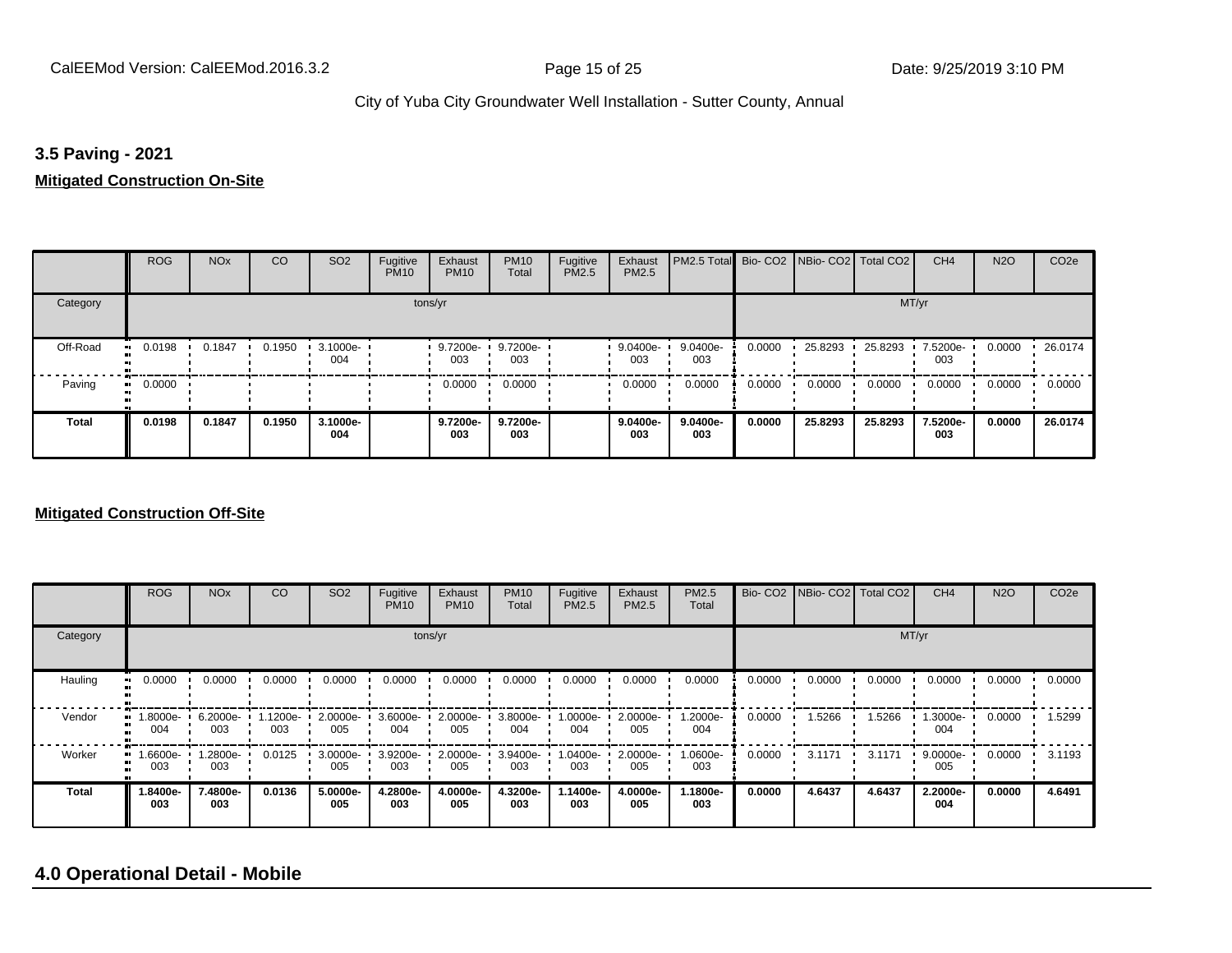#### **4.1 Mitigation Measures Mobile**

|             | <b>ROG</b> | <b>NO<sub>x</sub></b> | CO     | SO <sub>2</sub> | Fugitive<br><b>PM10</b> | Exhaust<br><b>PM10</b> | <b>PM10</b><br>Total | Fugitive<br>PM2.5 | Exhaust<br>PM2.5 | PM2.5 Total Bio- CO2 NBio- CO2 Total CO2 |        |        |        | CH <sub>4</sub> | <b>N2O</b> | CO <sub>2</sub> e |
|-------------|------------|-----------------------|--------|-----------------|-------------------------|------------------------|----------------------|-------------------|------------------|------------------------------------------|--------|--------|--------|-----------------|------------|-------------------|
| Category    |            |                       |        |                 |                         | tons/yr                |                      |                   |                  |                                          |        |        | MT/yr  |                 |            |                   |
| Mitigated   | 0.0000     | 0.0000                | 0.0000 | 0.0000          | 0.0000                  | 0.0000                 | 0.0000               | 0.0000            | 0.0000           | 0.0000                                   | 0.0000 | 0.0000 | 0.0000 | 0.0000          | 0.0000     | 0.0000            |
| Unmitigated | 0.0000     | 0.0000                | 0.0000 | 0.0000          | 0.0000                  | 0.0000                 | 0.0000               | 0.0000            | 0.0000           | 0.0000                                   | 0.0000 | 0.0000 | 0.0000 | 0.0000          | 0.0000     | 0.0000            |

#### **4.2 Trip Summary Information**

|                            |         | Average Daily Trip Rate |        | Unmitigated       | Mitigated         |
|----------------------------|---------|-------------------------|--------|-------------------|-------------------|
| Land Use                   | Weekday | Saturday                | Sunday | <b>Annual VMT</b> | <b>Annual VMT</b> |
| Other Non-Asphalt Surfaces | 0.00    | 0.00                    | 0.00   |                   |                   |
| Total                      | 0.00    | 0.00                    | 0.00   |                   |                   |

## **4.3 Trip Type Information**

|                            |            | <b>Miles</b> |                                                                |      | Trip % |      |         | Trip Purpose %  |         |
|----------------------------|------------|--------------|----------------------------------------------------------------|------|--------|------|---------|-----------------|---------|
| Land Use                   | H-W or C-W |              | H-S or C-C I H-O or C-NW IH-W or C-WI H-S or C-C I H-O or C-NW |      |        |      | Primary | <b>Diverted</b> | Pass-by |
| Other Non-Asphalt Surfaces | 9.50       | 7.30         | 7.30                                                           | 0.00 | 0.OC   | 0.00 |         |                 |         |

## **4.4 Fleet Mix**

| Land Use                   | LDA      | LDT <sup>+</sup> | LDT <sub>2</sub> | <b>MDV</b> | LHD <sup>,</sup> | H <sub>D2</sub> | MHD      | <b>HHD</b> | <b>OBUS</b>  | JBUS     | <b>MCY</b> | <b>SBUS</b> | MH <sub>3</sub> |
|----------------------------|----------|------------------|------------------|------------|------------------|-----------------|----------|------------|--------------|----------|------------|-------------|-----------------|
| Other Non-Asphalt Surfaces | 0.512796 | 0.026606         | 0.165464         | 0.111626   | 0.028005         | 0.006057        | 0.029203 | '13670'    | $0.000830$ ۰ | 0.000443 | 0.003492   | 0.001021    | 0.000787        |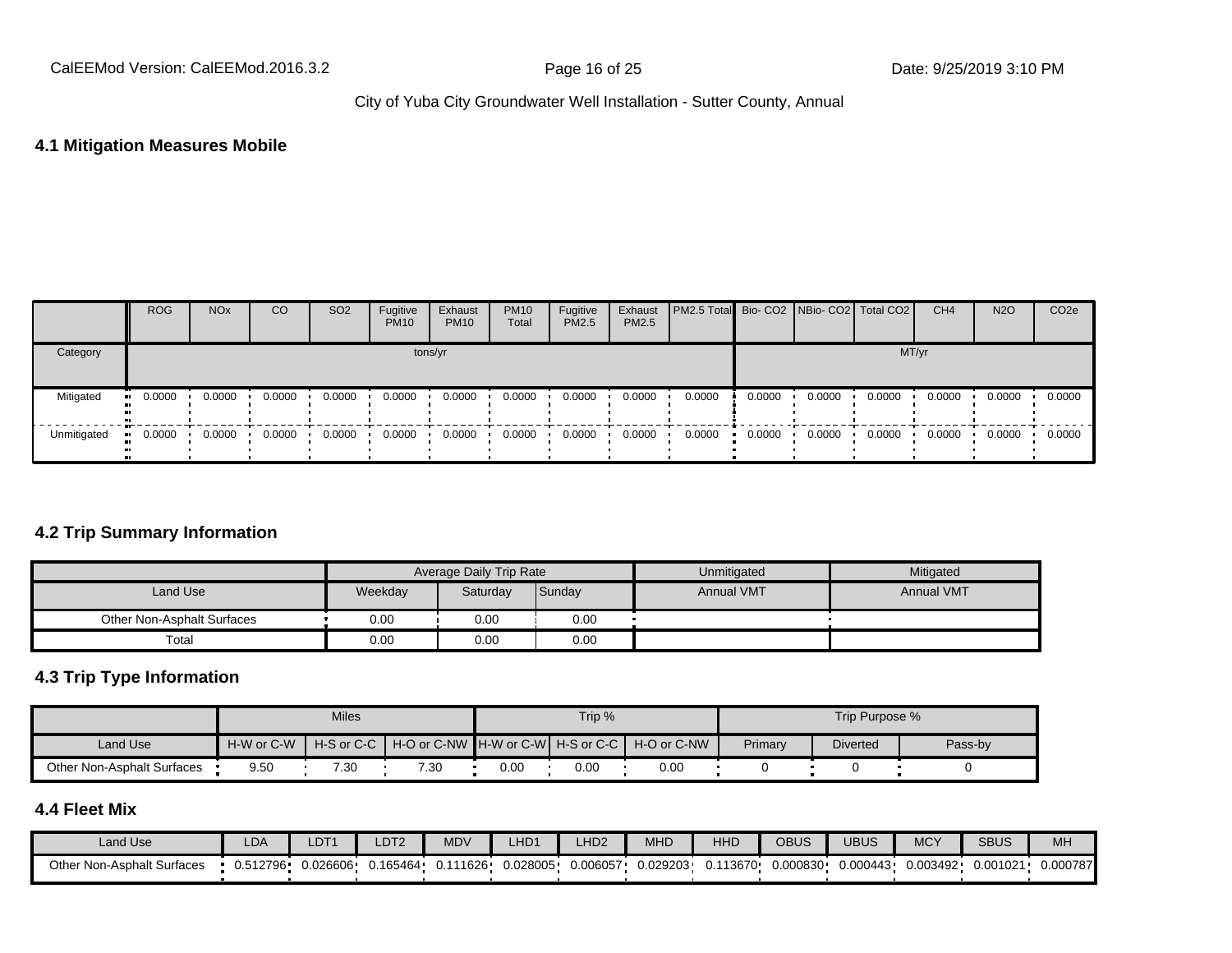## **5.0 Energy Detail**

Historical Energy Use: N

## **5.1 Mitigation Measures Energy**

|                                  | <b>ROG</b> | <b>NO<sub>x</sub></b> | CO     | SO <sub>2</sub> | Fugitive<br><b>PM10</b> | Exhaust<br><b>PM10</b> | <b>PM10</b><br>Total | Fugitive<br>PM2.5 | Exhaust<br>PM2.5 | PM2.5 Total Bio- CO2 NBio- CO2 Total CO2 |        |        |        | CH <sub>4</sub> | <b>N2O</b> | CO <sub>2e</sub> |
|----------------------------------|------------|-----------------------|--------|-----------------|-------------------------|------------------------|----------------------|-------------------|------------------|------------------------------------------|--------|--------|--------|-----------------|------------|------------------|
| Category                         |            |                       |        |                 | tons/yr                 |                        |                      |                   |                  |                                          |        |        | MT/yr  |                 |            |                  |
| Electricity<br>Mitigated         |            |                       |        |                 |                         | 0.0000                 | 0.0000               |                   | 0.0000           | 0.0000                                   | 0.0000 | 0.0000 | 0.0000 | 0.0000          | 0.0000     | 0.0000           |
| Electricity<br>Unmitigated       |            |                       |        |                 |                         | 0.0000                 | 0.0000               |                   | 0.0000           | 0.0000                                   | 0.0000 | 0.0000 | 0.0000 | 0.0000          | 0.0000     | 0.0000           |
| <b>NaturalGas</b><br>Mitigated   | 0.0000     | 0.0000                | 0.0000 | 0.0000          |                         | 0.0000                 | 0.0000               |                   | 0.0000           | 0.0000                                   | 0.0000 | 0.0000 | 0.0000 | 0.0000          | 0.0000     | 0.0000           |
| <b>NaturalGas</b><br>Unmitigated | 0.0000     | 0.0000                | 0.0000 | 0.0000          |                         | 0.0000                 | 0.0000               |                   | 0.0000           | 0.0000                                   | 0.0000 | 0.0000 | 0.0000 | 0.0000          | 0.0000     | 0.0000           |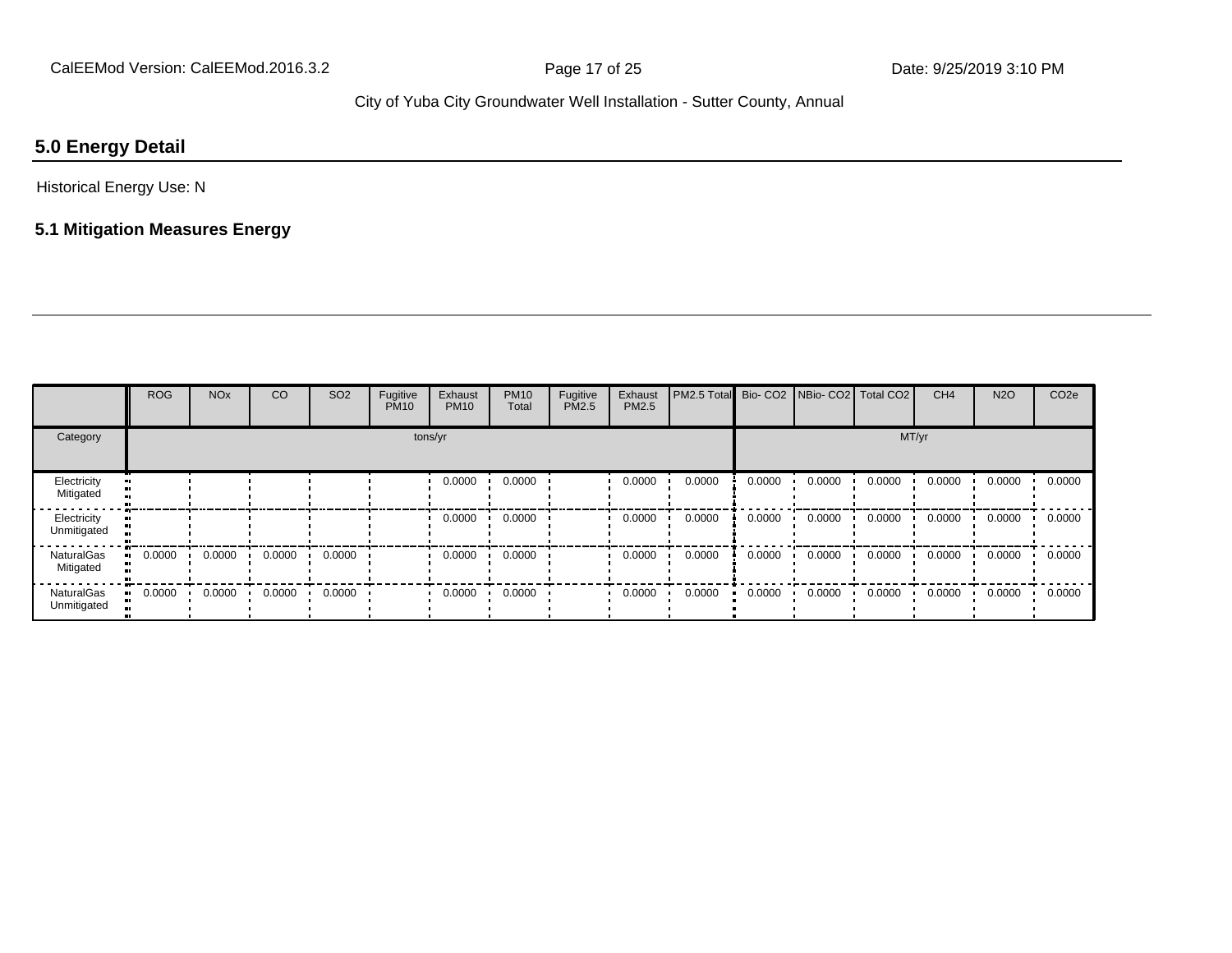# **5.2 Energy by Land Use - NaturalGas**

### **Unmitigated**

|                                       | NaturalGa<br>s Use | <b>ROG</b> | <b>NO<sub>x</sub></b> | CO     | SO <sub>2</sub> | Fugitive<br><b>PM10</b> | Exhaust<br><b>PM10</b> | <b>PM10</b><br>Total | Fugitive<br>PM2.5 | Exhaust<br>PM2.5 | PM2.5 Total Bio- CO2 NBio- CO2 Total CO2 |        |        |        | CH <sub>4</sub> | <b>N2O</b> | CO <sub>2e</sub> |
|---------------------------------------|--------------------|------------|-----------------------|--------|-----------------|-------------------------|------------------------|----------------------|-------------------|------------------|------------------------------------------|--------|--------|--------|-----------------|------------|------------------|
| Land Use                              | kBTU/yr            |            |                       |        |                 |                         | tons/yr                |                      |                   |                  |                                          |        |        | MT/yr  |                 |            |                  |
| Other Non-<br><b>Asphalt Surfaces</b> | $\mathbf{0}$       | 0.0000     | 0.0000                | 0.0000 | 0.0000          |                         | 0.0000                 | 0.0000               |                   | 0.0000           | 0.0000                                   | 0.0000 | 0.0000 | 0.0000 | 0.0000          | 0.0000     | 0.0000           |
| <b>Total</b>                          |                    | 0.0000     | 0.0000                | 0.0000 | 0.0000          |                         | 0.0000                 | 0.0000               |                   | 0.0000           | 0.0000                                   | 0.0000 | 0.0000 | 0.0000 | 0.0000          | 0.0000     | 0.0000           |

#### **Mitigated**

|                                | NaturalGa<br>s Use | <b>ROG</b> | <b>NO<sub>x</sub></b> | CO     | SO <sub>2</sub> | Fugitive<br><b>PM10</b> | Exhaust<br><b>PM10</b> | <b>PM10</b><br>Total | Fugitive<br><b>PM2.5</b> | Exhaust<br>PM2.5 | PM2.5 Total Bio- CO2 NBio- CO2   Total CO2 |        |        |        | CH <sub>4</sub> | <b>N2O</b> | CO <sub>2e</sub> |
|--------------------------------|--------------------|------------|-----------------------|--------|-----------------|-------------------------|------------------------|----------------------|--------------------------|------------------|--------------------------------------------|--------|--------|--------|-----------------|------------|------------------|
| Land Use                       | kBTU/yr            |            |                       |        |                 |                         | tons/yr                |                      |                          |                  |                                            |        |        | MT/yr  |                 |            |                  |
| Other Non-<br>Asphalt Surfaces | 0                  | 0.0000     | 0.0000                | 0.0000 | 0.0000          |                         | 0.0000                 | 0.0000               |                          | 0.0000           | 0.0000                                     | 0.0000 | 0.0000 | 0.0000 | 0.0000          | 0.0000     | 0.0000           |
| Total                          |                    | 0.0000     | 0.0000                | 0.0000 | 0.0000          |                         | 0.0000                 | 0.0000               |                          | 0.0000           | 0.0000                                     | 0.0000 | 0.0000 | 0.0000 | 0.0000          | 0.0000     | 0.0000           |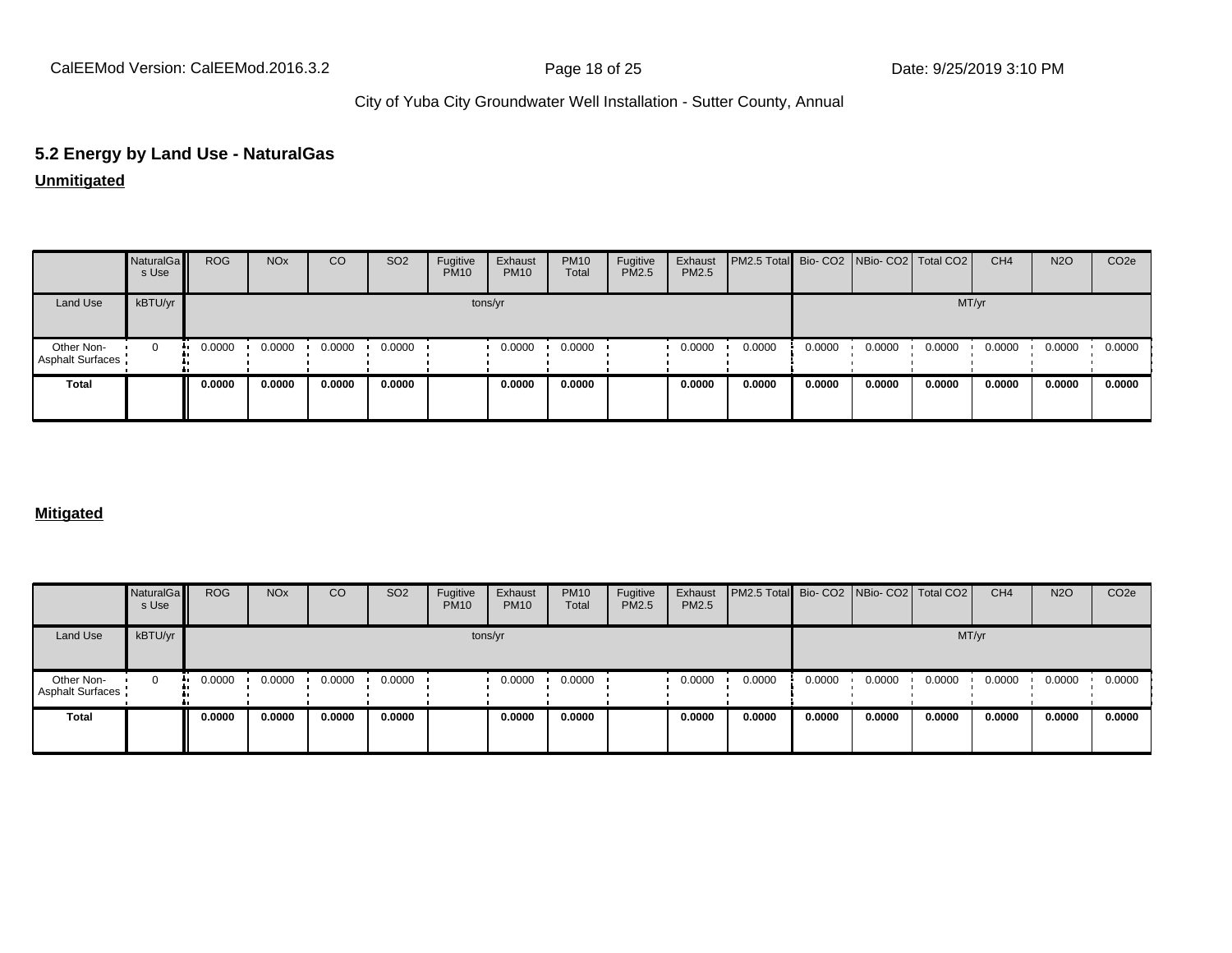CalEEMod Version: CalEEMod.2016.3.2 **Page 19 of 25** Page 19 of 25 Date: 9/25/2019 3:10 PM

City of Yuba City Groundwater Well Installation - Sutter County, Annual

## **5.3 Energy by Land Use - Electricity Unmitigated**

|                                       | Electricity<br><b>Use</b> | Total CO <sub>2</sub> | CH <sub>4</sub> | <b>N2O</b> | CO <sub>2e</sub> |
|---------------------------------------|---------------------------|-----------------------|-----------------|------------|------------------|
| Land Use                              | kWh/yr                    |                       | MT/yr           |            |                  |
| Other Non-<br><b>Asphalt Surfaces</b> | $\Omega$<br>٠.            | 0.0000<br>۰.          | 0.0000          | 0.0000     | 0.0000           |
| Total                                 |                           | 0.0000                | 0.0000          | 0.0000     | 0.0000           |

#### **Mitigated**

|                                       | Electricity<br><b>Use</b> | Total CO <sub>2</sub> | CH <sub>4</sub> | <b>N2O</b> | CO <sub>2e</sub> |
|---------------------------------------|---------------------------|-----------------------|-----------------|------------|------------------|
| <b>Land Use</b>                       | kWh/yr                    |                       | MT/yr           |            |                  |
| Other Non-<br><b>Asphalt Surfaces</b> | $\Omega$<br>٠.            | 0.0000                | 0.0000          | 0.0000     | 0.0000           |
| <b>Total</b>                          |                           | 0.0000                | 0.0000          | 0.0000     | 0.0000           |

# **6.0 Area Detail**

**6.1 Mitigation Measures Area**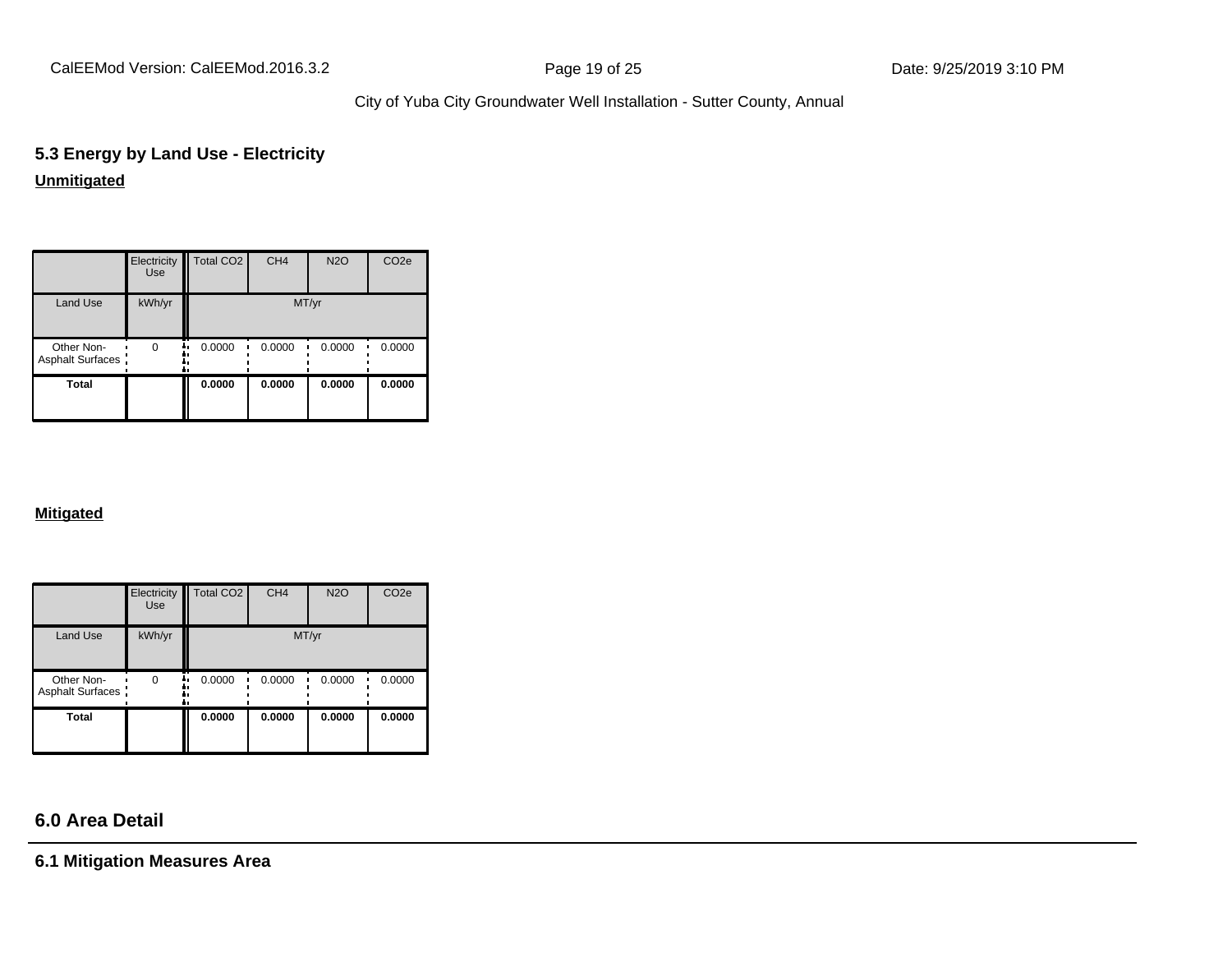|             | <b>ROG</b>      | <b>NO<sub>x</sub></b> | CO             | SO <sub>2</sub> | Fugitive<br><b>PM10</b> | Exhaust<br><b>PM10</b> | <b>PM10</b><br>Total | Fugitive<br><b>PM2.5</b> | Exhaust<br>PM2.5 | <b>PM2.5 Total</b> Bio- CO2 NBio- CO2 Total CO2 |        |                    |                 | CH <sub>4</sub> | <b>N2O</b> | CO <sub>2e</sub> |
|-------------|-----------------|-----------------------|----------------|-----------------|-------------------------|------------------------|----------------------|--------------------------|------------------|-------------------------------------------------|--------|--------------------|-----------------|-----------------|------------|------------------|
| Category    |                 |                       |                |                 |                         | tons/yr                |                      |                          |                  |                                                 |        |                    | MT/yr           |                 |            |                  |
| Mitigated   | 1.3500e-<br>003 | 0.0000                | -2000e-<br>004 | 0.0000          |                         | 0.0000                 | 0.0000               |                          | 0.0000           | 0.0000                                          | 0.0000 | 2.4000e-<br>004    | 2.4000e-<br>004 | 0.0000          | 0.0000     | 2.6000e-<br>004  |
| Unmitigated | 1.3500e-<br>003 | 0.0000                | -2000e-<br>004 | 0.0000          |                         | 0.0000                 | 0.0000               |                          | 0.0000           | 0.0000                                          | 0.0000 | $2.4000e -$<br>004 | 2.4000e-<br>004 | 0.0000          | 0.0000     | 2.6000e-<br>004  |

#### **6.2 Area by SubCategory**

**Unmitigated**

|                          | <b>ROG</b>                         | <b>NO<sub>x</sub></b> | CO              | SO <sub>2</sub> | Fugitive<br><b>PM10</b> | Exhaust<br><b>PM10</b> | <b>PM10</b><br>Total | Fugitive<br><b>PM2.5</b> | Exhaust<br>PM2.5 | PM2.5 Total Bio- CO2 NBio- CO2 Total CO2 |        |                 |                 | CH <sub>4</sub> | <b>N2O</b> | CO <sub>2</sub> e |
|--------------------------|------------------------------------|-----------------------|-----------------|-----------------|-------------------------|------------------------|----------------------|--------------------------|------------------|------------------------------------------|--------|-----------------|-----------------|-----------------|------------|-------------------|
| SubCategory              |                                    |                       |                 |                 | tons/yr                 |                        |                      |                          |                  |                                          |        |                 | MT/yr           |                 |            |                   |
| Architectural<br>Coating | $\blacksquare$ 4.7000e-<br><br>004 |                       |                 |                 |                         | 0.0000                 | 0.0000               |                          | 0.0000           | 0.0000                                   | 0.0000 | 0.0000          | 0.0000          | 0.0000          | 0.0000     | 0.0000            |
| Consumer<br>Products     | $\blacksquare$ 8.7000e-<br><br>004 |                       |                 |                 |                         | 0.0000                 | 0.0000               |                          | 0.0000           | 0.0000                                   | 0.0000 | 0.0000          | 0.0000          | 0.0000          | 0.0000     | 0.0000            |
| Landscaping              | -:0000e<br>005                     | 0.0000                | 1.2000e-<br>004 | 0.0000          |                         | 0.0000                 | 0.0000               |                          | 0.0000           | 0.0000                                   | 0.0000 | 2.4000e-<br>004 | 2.4000e-<br>004 | 0.0000          | 0.0000     | 2.6000e-<br>004   |
| <b>Total</b>             | 1.3500e-<br>003                    | 0.0000                | 1.2000e-<br>004 | 0.0000          |                         | 0.0000                 | 0.0000               |                          | 0.0000           | 0.0000                                   | 0.0000 | 2.4000e-<br>004 | 2.4000e-<br>004 | 0.0000          | 0.0000     | 2.6000e-<br>004   |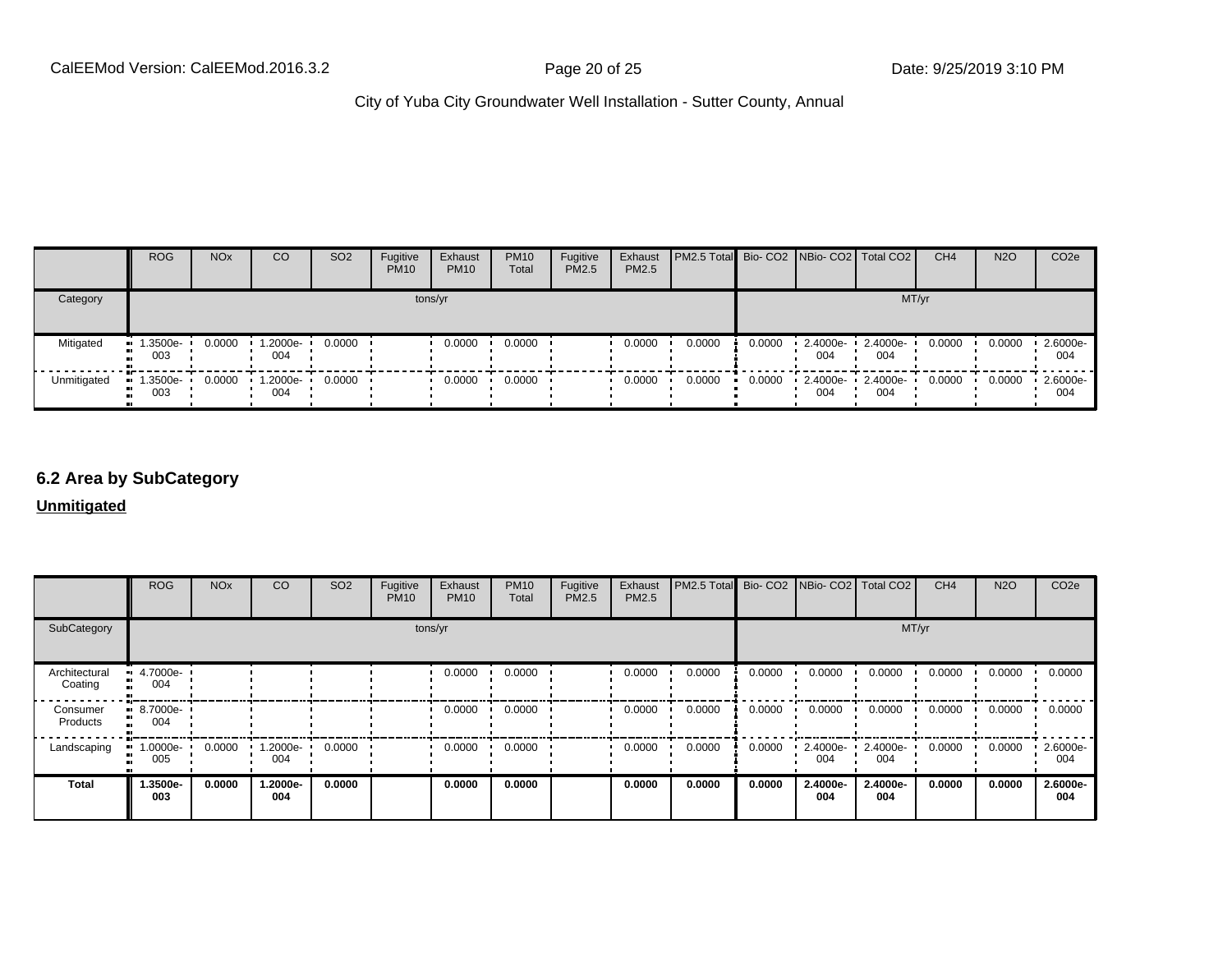## **6.2 Area by SubCategory**

**Mitigated**

|                          | <b>ROG</b>             | <b>NO<sub>x</sub></b> | CO              | SO <sub>2</sub> | Fugitive<br><b>PM10</b> | Exhaust<br><b>PM10</b> | <b>PM10</b><br>Total | Fugitive<br>PM2.5 | Exhaust<br><b>PM2.5</b> | PM2.5 Total | Bio-CO <sub>2</sub> | NBio- CO2   Total CO2 |                 | CH <sub>4</sub> | <b>N2O</b> | CO <sub>2e</sub> |
|--------------------------|------------------------|-----------------------|-----------------|-----------------|-------------------------|------------------------|----------------------|-------------------|-------------------------|-------------|---------------------|-----------------------|-----------------|-----------------|------------|------------------|
| SubCategory              |                        | tons/yr               |                 |                 |                         |                        |                      |                   |                         | MT/yr       |                     |                       |                 |                 |            |                  |
| Architectural<br>Coating | $-4.7000e-$<br><br>004 |                       |                 |                 |                         | 0.0000                 | 0.0000               |                   | 0.0000                  | 0.0000      | 0.0000              | 0.0000                | 0.0000          | 0.0000          | 0.0000     | 0.0000           |
| Consumer<br>Products     | $-8.7000e-$<br><br>004 |                       |                 |                 |                         | 0.0000                 | 0.0000               |                   | 0.0000                  | 0.0000      | 0.0000              | 0.0000                | 0.0000          | 0.0000          | 0.0000     | 0.0000           |
| Landscaping              | 1.0000e-<br>005        | 0.0000                | 1.2000e-<br>004 | 0.0000          |                         | 0.0000                 | 0.0000               |                   | 0.0000                  | 0.0000      | 0.0000              | 2.4000e-<br>004       | 2.4000e-<br>004 | 0.0000          | 0.0000     | 2.6000e-<br>004  |
| Total                    | 1.3500e-<br>003        | 0.0000                | 1.2000e-<br>004 | 0.0000          |                         | 0.0000                 | 0.0000               |                   | 0.0000                  | 0.0000      | 0.0000              | 2.4000e-<br>004       | 2.4000e-<br>004 | 0.0000          | 0.0000     | 2.6000e-<br>004  |

# **7.0 Water Detail**

**7.1 Mitigation Measures Water**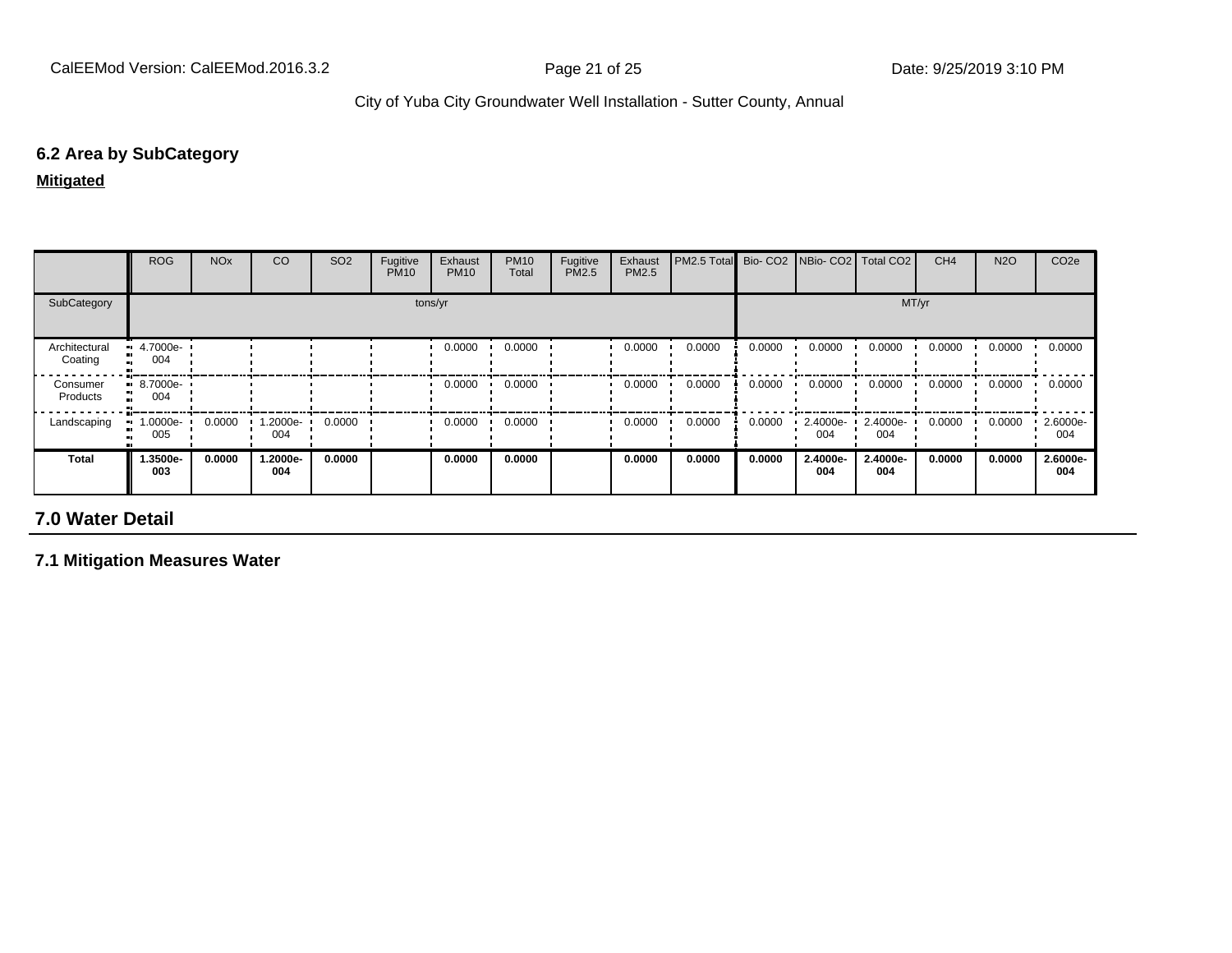|             | Total CO <sub>2</sub>   | CH <sub>4</sub> | <b>N2O</b> | CO <sub>2e</sub> |
|-------------|-------------------------|-----------------|------------|------------------|
| Category    |                         |                 | MT/yr      |                  |
| Mitigated   | 0.0000<br>ш.<br><br>    | 0.0000          | 0.0000     | 0.0000           |
| Unmitigated | 0.0000<br>ш<br><br><br> | 0.0000          | 0.0000     | 0.0000           |

## **7.2 Water by Land Use**

**Unmitigated**

|                                 | door Use | Indoor/Out Total CO2 | CH <sub>4</sub> | <b>N2O</b> | CO <sub>2e</sub> |
|---------------------------------|----------|----------------------|-----------------|------------|------------------|
| <b>Land Use</b>                 | Mgal     |                      | MT/yr           |            |                  |
| Other Non-<br>Asphalt Surfaces: | 0/0      | 0.0000               | 0.0000          | 0.0000     | 0.0000           |
| <b>Total</b>                    |          | 0.0000               | 0.0000          | 0.0000     | 0.0000           |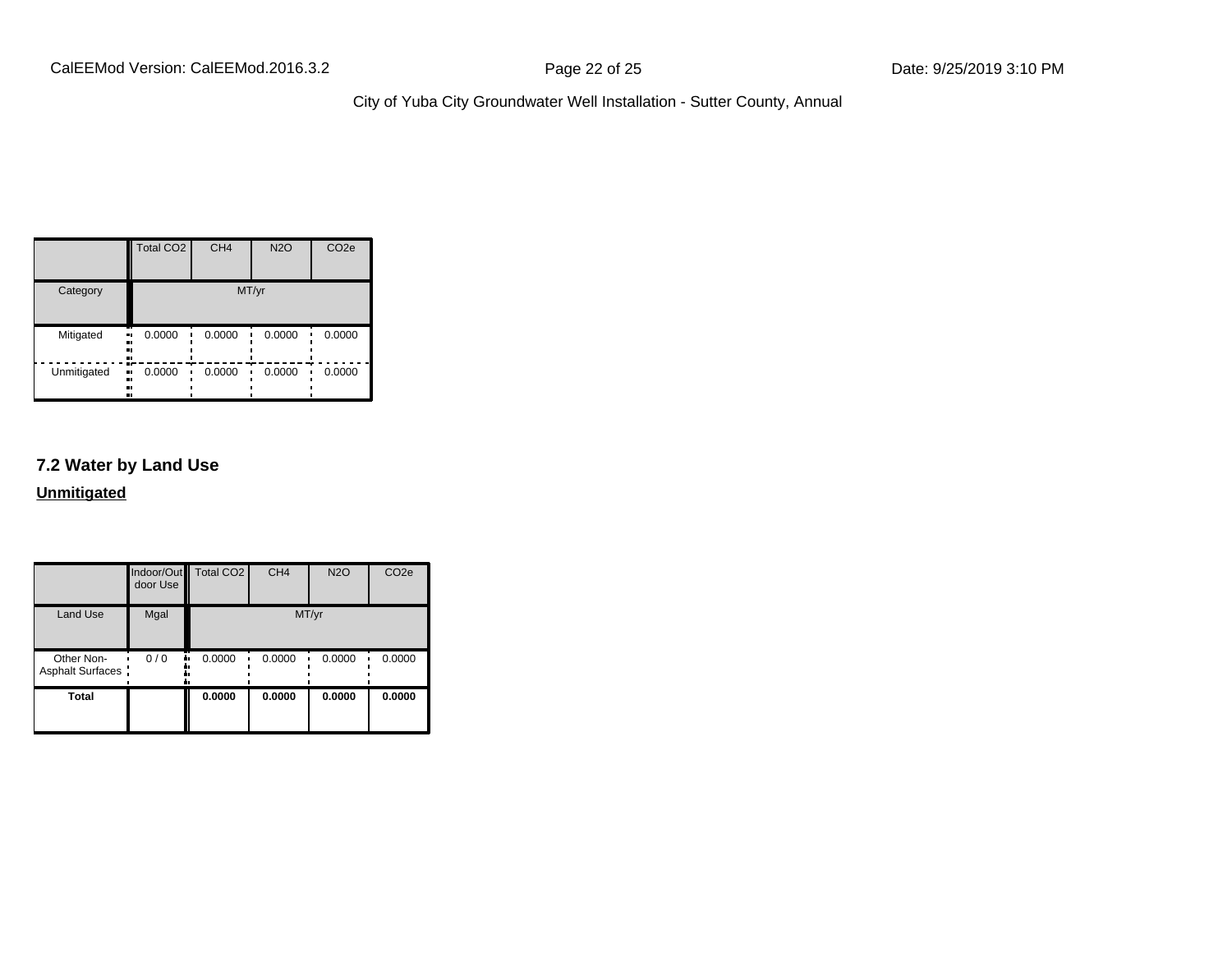CalEEMod Version: CalEEMod.2016.3.2 **Page 23 of 25** Page 23 of 25 Date: 9/25/2019 3:10 PM

City of Yuba City Groundwater Well Installation - Sutter County, Annual

#### **7.2 Water by Land Use**

#### **Mitigated**

|                                 | door Use | Indoor/Out Total CO2 | CH <sub>4</sub> | <b>N2O</b> | CO <sub>2e</sub> |
|---------------------------------|----------|----------------------|-----------------|------------|------------------|
| <b>Land Use</b>                 | Mgal     |                      | MT/yr           |            |                  |
| Other Non-<br>Asphalt Surfaces: | 0/0      | 0.0000               | 0.0000          | 0.0000     | 0.0000           |
| <b>Total</b>                    |          | 0.0000               | 0.0000          | 0.0000     | 0.0000           |

## **8.0 Waste Detail**

#### **8.1 Mitigation Measures Waste**

#### **Category/Year**

|             | <b>Total CO2</b>              | CH <sub>4</sub> | <b>N2O</b> | CO <sub>2e</sub> |  |  |  |  |  |
|-------------|-------------------------------|-----------------|------------|------------------|--|--|--|--|--|
|             |                               | MT/yr           |            |                  |  |  |  |  |  |
| Mitigated   | 0.0000<br><br><br><br>        | 0.0000          | 0.0000     | 0.0000           |  |  |  |  |  |
| Unmitigated | æ<br>0.0000<br>ш,<br><br><br> | 0.0000          | 0.0000     | 0.0000           |  |  |  |  |  |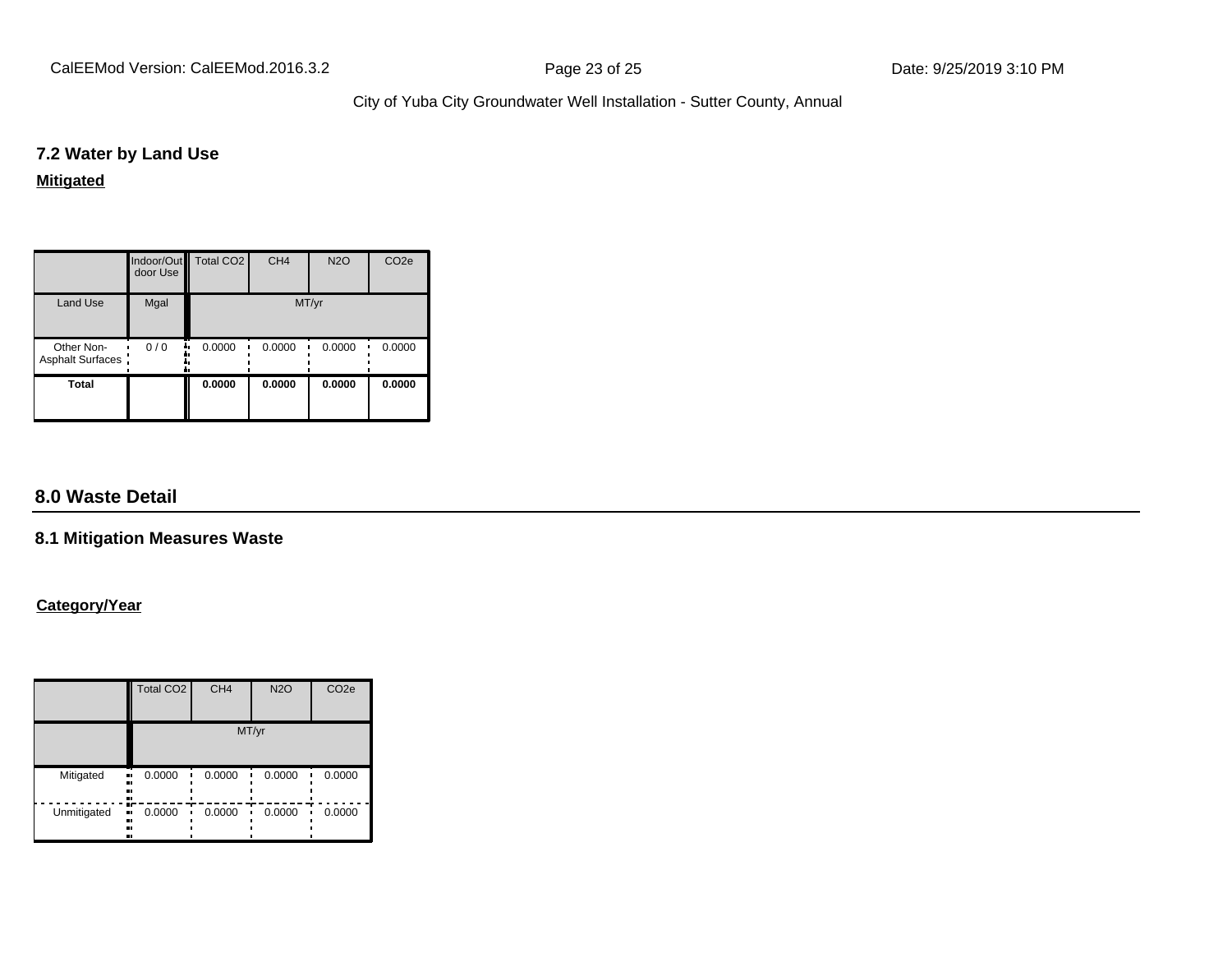CalEEMod Version: CalEEMod.2016.3.2 **Page 24 of 25** Page 24 of 25 Date: 9/25/2019 3:10 PM

City of Yuba City Groundwater Well Installation - Sutter County, Annual

## **8.2 Waste by Land Use**

**Unmitigated**

|                                 | Waste<br>Disposed | Total CO <sub>2</sub> | CH <sub>4</sub> | <b>N2O</b> | CO <sub>2e</sub> |
|---------------------------------|-------------------|-----------------------|-----------------|------------|------------------|
| <b>Land Use</b>                 | tons              |                       | MT/yr           |            |                  |
| Other Non-<br>Asphalt Surfaces: | $\Omega$          | 0.0000                | 0.0000          | 0.0000     | 0.0000           |
| Total                           |                   | 0.0000                | 0.0000          | 0.0000     | 0.0000           |

#### **Mitigated**

|                                 | Waste<br><b>Disposed</b> | <b>Total CO2</b> | CH <sub>4</sub> | <b>N2O</b> | CO <sub>2e</sub> |
|---------------------------------|--------------------------|------------------|-----------------|------------|------------------|
| <b>Land Use</b>                 | tons                     |                  |                 | MT/yr      |                  |
| Other Non-<br>Asphalt Surfaces: | $\Omega$                 | 0.0000           | 0.0000          | 0.0000     | 0.0000           |
| <b>Total</b>                    |                          | 0.0000           | 0.0000          | 0.0000     | 0.0000           |

## **9.0 Operational Offroad**

| Fuel Type<br><b>Load Factor</b><br>Hours/Day<br>Days/Year<br>Horse Power<br>Number<br>Equipment Type |  |  |  |  |
|------------------------------------------------------------------------------------------------------|--|--|--|--|
|                                                                                                      |  |  |  |  |